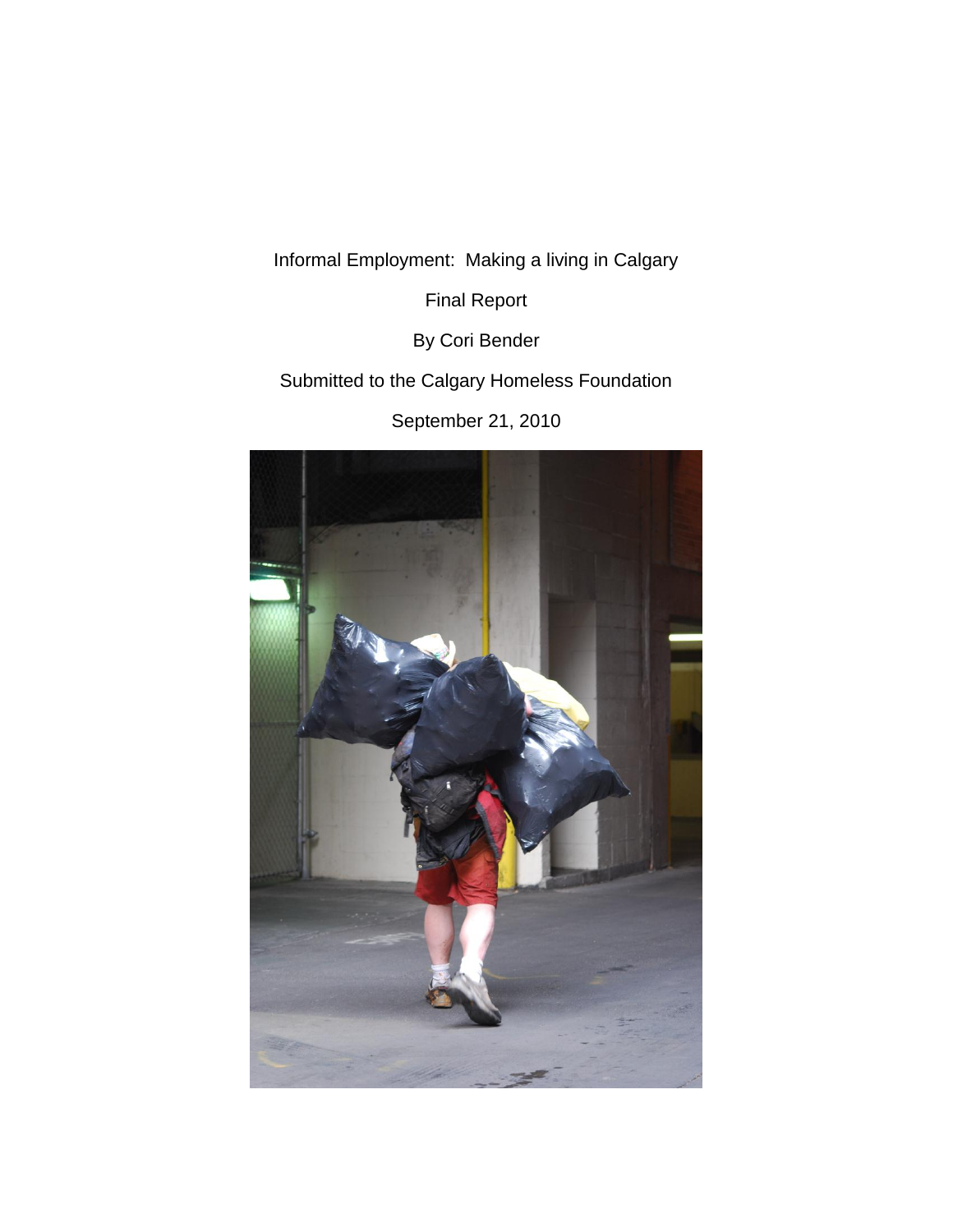### **Executive Summary**

Research relating to informal employment lacks a nuanced understanding of how people subsist outside the normative employment system, and tends to focus on the illegality of panhandling, or the nuisance aspects expressed by the public relating to binning. There is little focus on the lived experience of those involved, with the exception of work done by members of the geography department at University of Victoria (Gutberlet et al., 2007; Tremblay, 2009). As part of Phase 1 of the Calgary Homeless Foundation's 10 Year Plan to End (Calgary Homeless Foundation, 2007), the following report addresses the lack of nuanced understanding by drawing on ethnographic research conducted between May and August, 2010. The research results highlight the complexity of employing informal recycling and panhandling as a means to make a living, as outlined in the highlights below:

- **Secure, affordable housing was a concern for most contributors:** The Researcher observed in total two hundred forty-four individuals engaging in binning activities and thirty in panhandling activities. Of the observed, twentyone informal recyclers and six panhandlers participated in the research. Five were housed, four of which employed binning as a means to pay rent. The fifth individual is a retiree living in elderly residence. When asked how their housing situation impacted their employment of binning, some noted that if they had secure housing, even just a room to rent, they would be less likely to bin. Others noted, typically the long term street individuals, that they will continue to bin to maintain contact with their street families and friends if they were provided secure, affordable housing;
- **Street Families provide support networks**: Individuals who have been binning and living on the street for extended periods develop close ties with similar like minded individuals, resulting in a fictive kin relationship. Long term individuals note they have "street" fathers, mothers, brothers, and sisters. They all express "respect" for each other as imperative to survival. "We look out for one another" and "if one of us needs something, we know we can get it from our group" are common expressions indicating the solidarity of the group. Furthermore, new individuals to the area are not initially trusted, but need to show their "respect" for others before they will be considered one of the family;
- **Binning is hard work**: An average day of binning begins between 5:00 and 7:00 a.m., and consists of up to two runs per day along a particular route or a switch between routes. A single day of binning can involve twenty-five kilometres of foot travel and earn an informal recycler between \$25 and \$40, which translates, at seven hours of binning, to between \$3.57 to \$5.71 per hour (by way of comparison, the Alberta minimum hourly wage is currently \$8.80 (Province of Alberta, 14/1997:12)). Extent of route and number of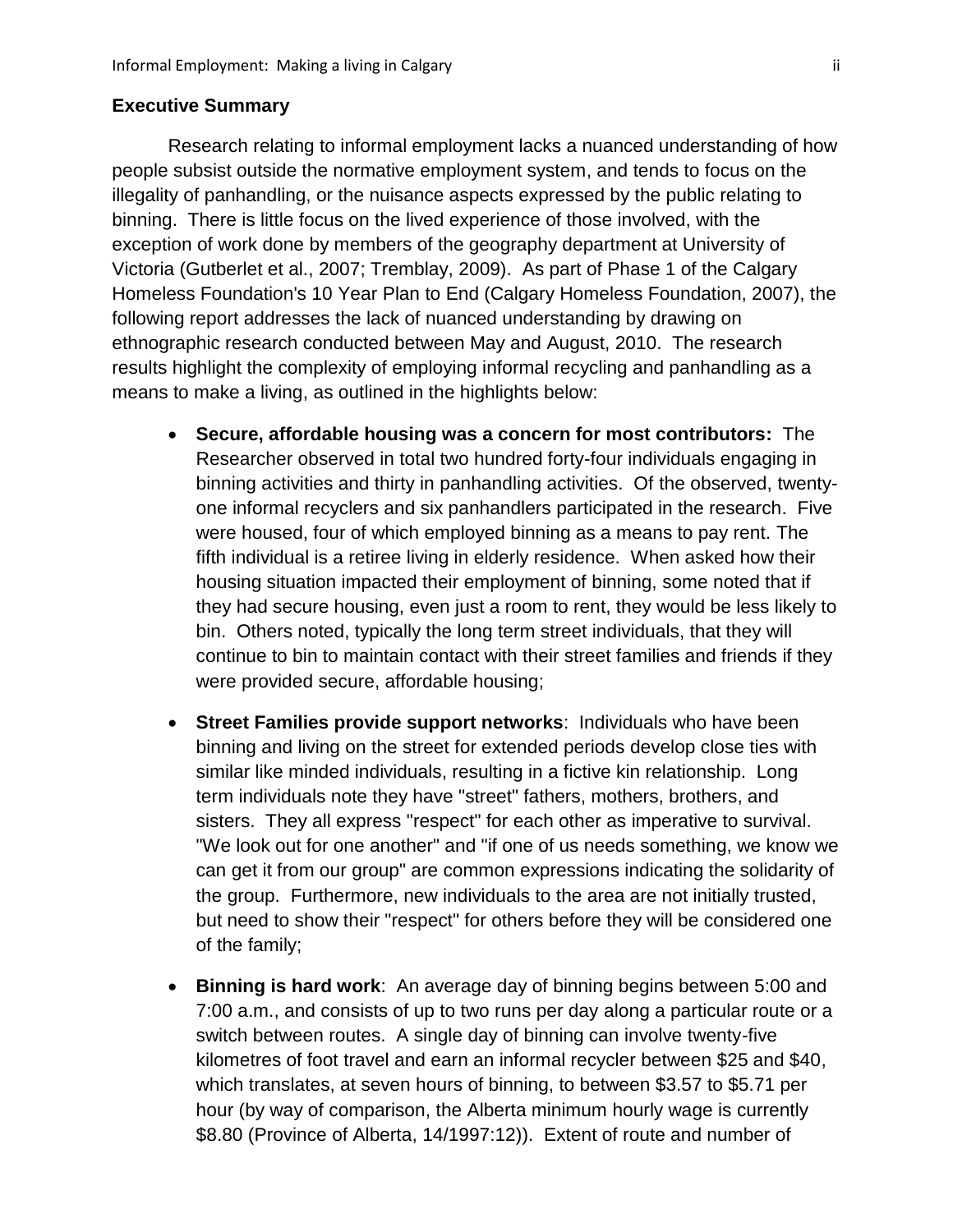times it is covered depends on the needs for the day, who else is collecting, and the weather. The oft repeated phrase "picking is hard work", is confirmed by the researcher's participation. Calgary can experience extreme fluctuations in weather and topography, and those who make their living in its back allies and lanes, can be exposed to a variety of circumstances in a particular day;

 **Binning/Panhandling work ethic**: Most contributors expressed a difference in approaches to informal recycling. A majority noted they attempt to maintain a high level of cleanliness along their routes. To the point of picking up after those few binners who do not respect the work ethic and leave garbage on the ground surrounding the bins. They feel it is important to establish positive public relations, and one way to do so is by maintaining cleanliness along routes.

Likewise, those employing panhandling noted that it is important to maintain a positive relationship with the public. One long-time panhandler who has employed panhandling for the past four years noted that you would not make living panhandling if people were afraid of you. There would be little incentive to give to someone who offended people passing them on the street.

- **Binning is increasing**: Many participants noted a noticeable increase in the past year, resulting in increased competition. One contributor used the phrase "Binning has become an Amazing Race for homeless people" to describe the current situation. While the researcher observed over one hundred binners, when asked, contributors consistently stated there were thousands of people employing binning;
- **Impact of City Blue Recycling Bins program:** The residential recycling program has impacted the number of recyclables informal recyclers have access to. Many contributors mentioned the Blue recycling bins have become another way to restrict their livelihood. Fines can be \$125 for collecting recyclables from a Blue bin not your own, and has produced yet another area of confrontation between residents, Bylaw officers and binners;
- **Binning and panhandling as entrepreneurial enterprises**: Some individuals self-identified as entrepreneurs. They viewed their engagement with informal recycling and panhandling as self-started businesses that allowed them freedom from formal employment restrictions, such as a boss overseeing their activities.
- **Panhandling requires a certain personality**: Employing panhandling seems to cross a social barrier and be outside many informal recycler's comfort level. It requires a certain outgoing personality to be an effective panhandler (Lankenau,1999), but if an individual is comfortable asking for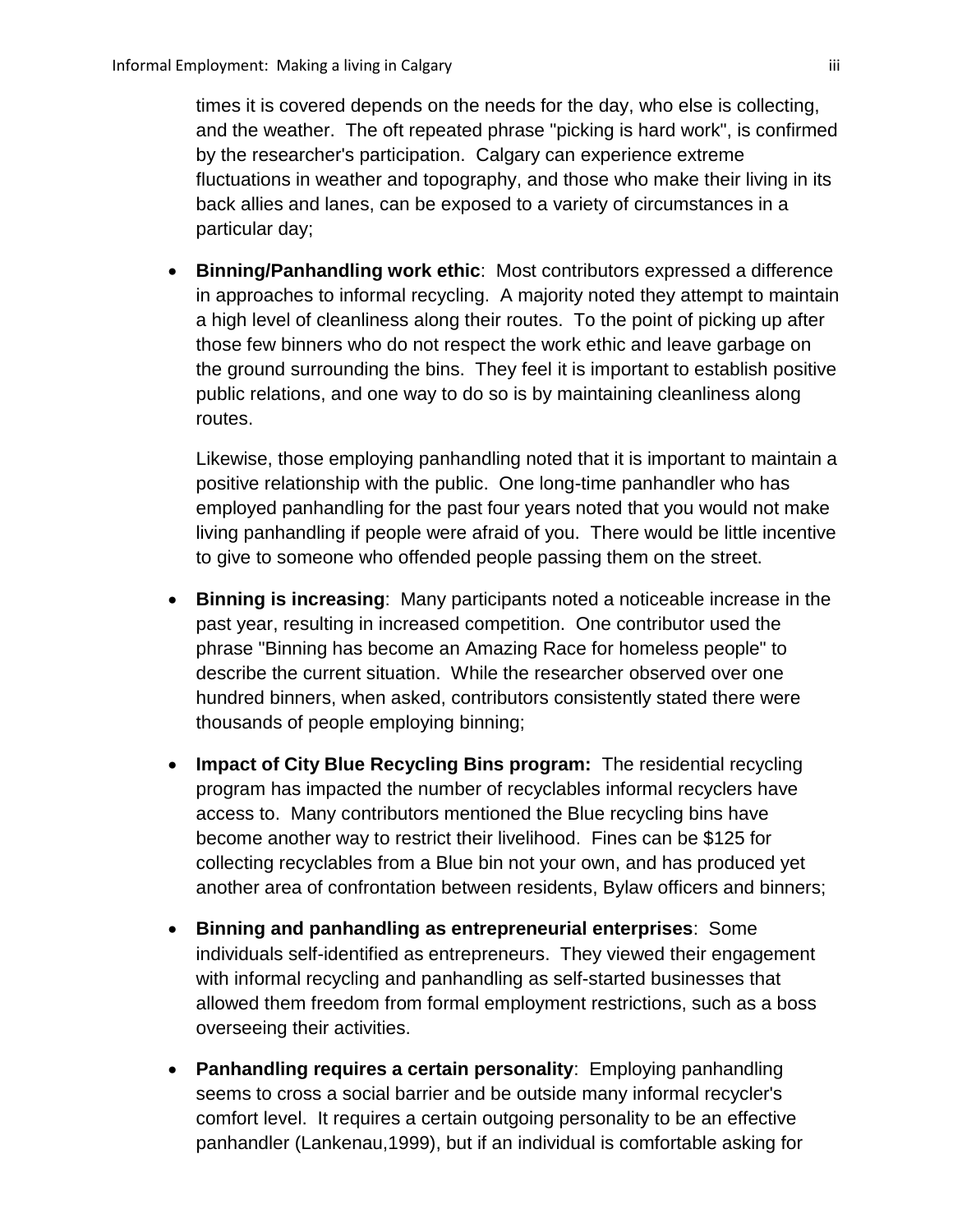money, it can be much more lucrative than binning. One veteran notes he can make up to \$80/day or more during special events like sports or concerts. Alternatively, another individual notes that he usually makes between \$10- \$20 a day panhandling. Research conducted in Toronto corroborates the finding that, unlike the popular myth, panhandlers do not make a substantial income from asking for donations (Bose and Hwang, 2002).

Those who predominantly bin do not usually panhandle, but the opposite is true. Many panhandlers will bin to supplement their income. The research showed predominantly physically disadvantaged individuals engaging in most of the panhandling, those in wheelchairs or over 60 years of age who may find binning outside their physical capability

### **Unexpected Outcome**

 **Panhandling is decreasing in the city of Calgary**. There appears to be only a few consistent panhandlers remaining (confirmed by Downtown Business Association Outreach program). The researcher observed thirty active panhandlers, predominantly in the downtown and beltline areas.

### **Recommendations**

As noted above, research results indicate panhandling is not as prevalent as informal recycling in Calgary. Considering this is the case, it is recommended the Province and city, focus their efforts and resources on the informal recycling sector of the population.

Often informal recyclers and panhandlers are seen as a nuisance, or freeloaders, within a society. A number of participants described increased interaction with Calgary Bylaw Services and Police Services, in addition to verbal discrimination, sometimes resulting in physical abuse from the general population. In one instance a binner was attack by a woman while in a bin. The woman closed the heavy metal garbage bin lid on his head simply because she did not agree with his livelihood. In contradistinction, many recount positive relationships with "clients" or those who leave donations of recyclable materials for the informal recycler. This client/binner relationship should be fostered, and with inclusivity as a foremost concern, the proceeding list of recommendations addresses informal recycling and seeks to raise awareness of the important role it has in the City of Calgary:

**• Affordable Housing:** A majority of the research contributors described experiencing housing insecurity. From those who are the chronic homeless to those who find themselves on and off the streets for periods of time. Furthermore, even individuals who are housed utilize binning as a way to supplement their rent payments. All cite affordable housing as a considerable stress in their lives, and one that, if made available, would help to alleviate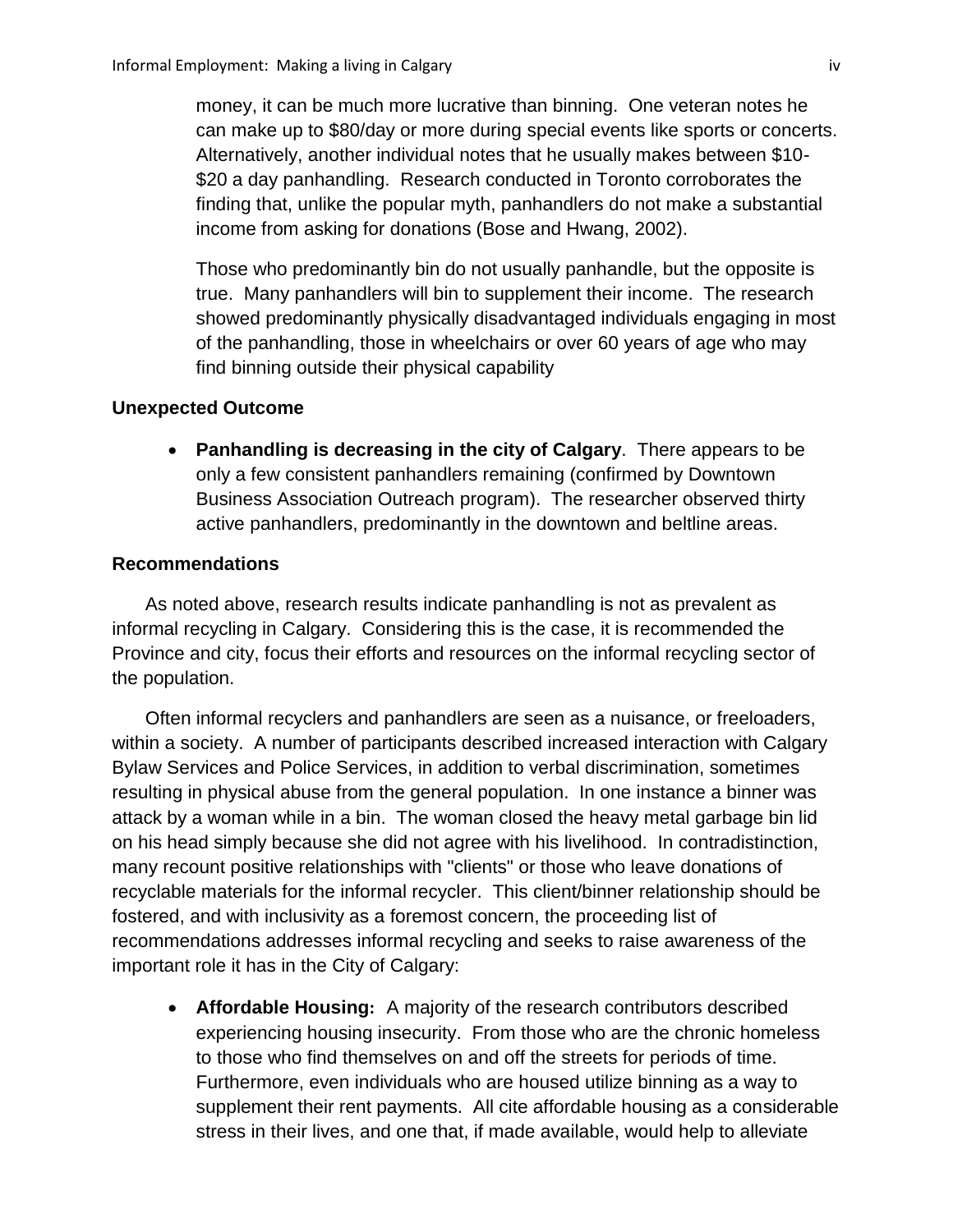their diminished sense of self worth. Many described a desire to cook their own food and be responsible for caring for their own living space;

 **United We Can Bottle Depot (UWC):** Calgary can potentially benefit from applying a similar model as the Vancouver United We Can Bottle Depot. A non-profit depot developed by informal recyclers for informal recyclers can promote social inclusivity and re-humanize this segment of the Calgary society, while making a positive impact on the environment.

The success of the UWC is due to its focus on promoting awareness in the city of Vancouver regarding the informal recycler livelihood, as part of the "Third Green Wave" (UWC website, accessed September 7, 2010).

- **Panhandling:** With regard to panhandling in the City of Calgary, due to the reduced number of individuals engaging in panhandling there seems little to warrant special attention by the City. Conversely, the City may want to focus its attention on exploring the underlying structural issues that result in an individual's choice to employ panhandling, such as affordable, secure housing. Moreover, perceptions that panhandling is a problem in the City could be addressed by educating the public about the true nature of this economic activity and the people employing it.
- **Participatory Research:** Future research should be developed within a participatory research framework, based on working with informal recyclers to develop research/projects. To better involve this segment of society in policy decision making, and promote positive outcome results.

Research participation in this context should extend to cooperation between all homeless servicing agencies in the City of Calgary. The researcher found that requests for information from a number of organizations were not responded to or fulfilled. The information from these other resources would have further enhanced an overall understanding of the dynamics between homelessness, panhandling, and informal recycling. It is recommended that open lines of communication be fostered to meet the needs of this vulnerable segment of the population in Calgary.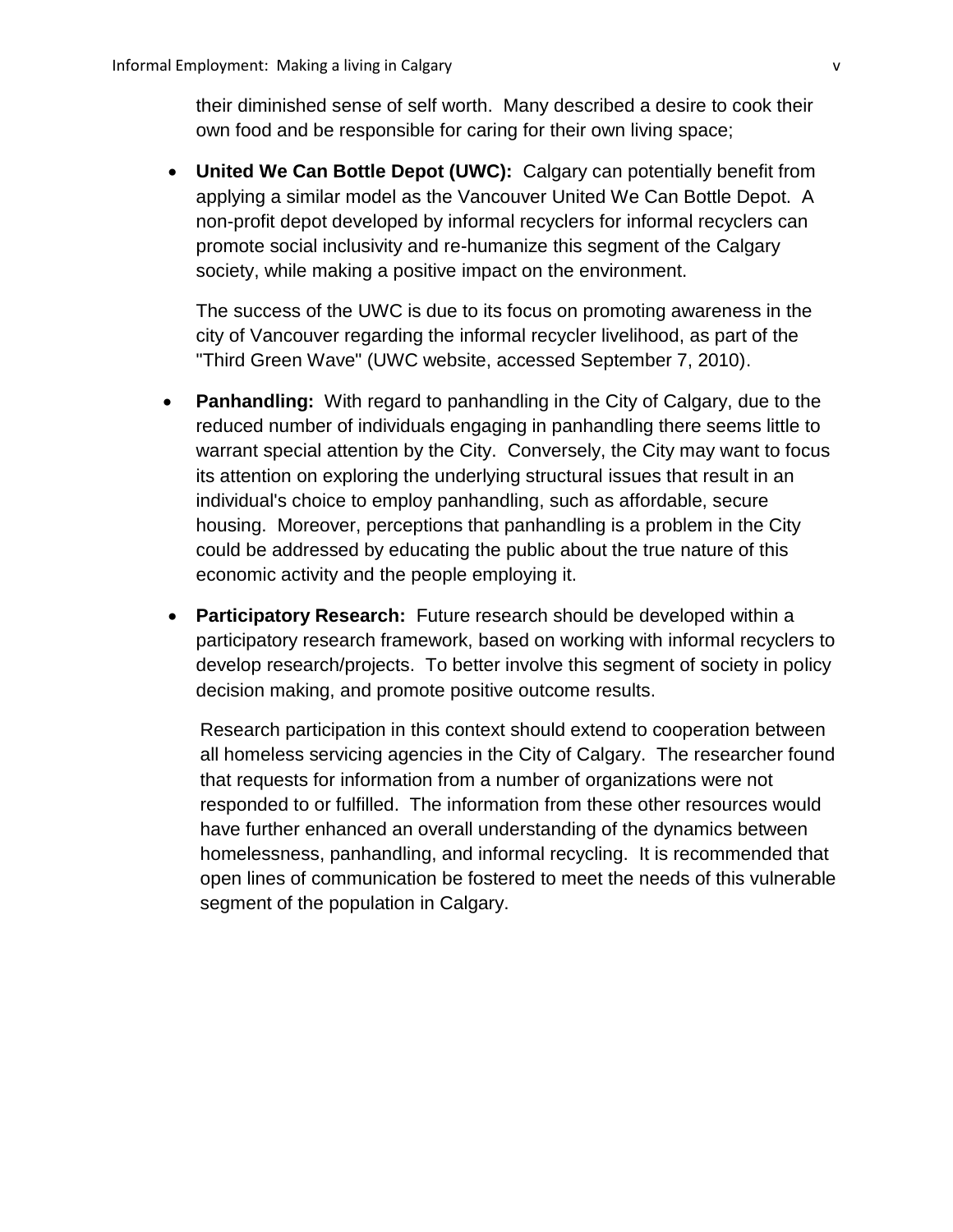# **Table of Contents**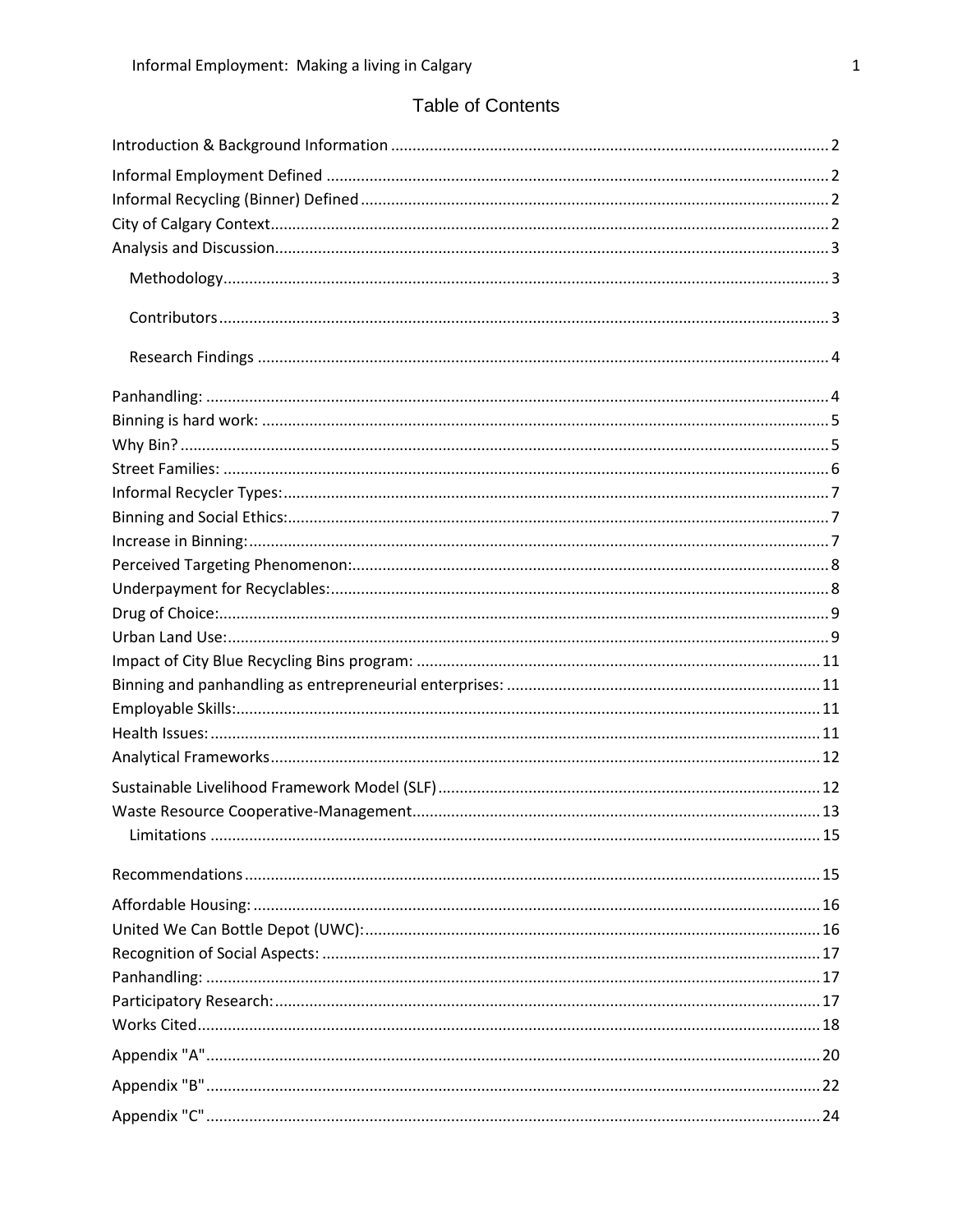# <span id="page-6-0"></span>**Introduction & Background Information**

The Calgary Homeless Foundation (CHF) funded this research in support of the 10 Year Plan to End Homelessness. As part of Phase 1 of the plan, the CHF considers conducting detailed research a fundamental part of gaining a more complete understanding of homelessness dynamics in the City of Calgary (Calgary Homeless Foundation, 2007: 24). This research falls within this mandate and was conducted to inform a more complete understanding of the informal employment complexities in the City of Calgary, in this instance panhandling and informal recycling (binning) specifically.

# <span id="page-6-1"></span>**Informal Employment Defined**

Informal employment ranges from illegal to illegitimate means of making a living, and though there is little consensus on one definition, for the purpose of this project informal employment is defined as employment that escapes taxation or regulation by governments (Wilson, 2006; Williams and Round, 2007).

# <span id="page-6-2"></span>**Informal Recycling (Binner) Defined**

"Binner (Bin-ner): Someone who works scavenging through the garbage bins with the prospect of finding reusable and recyclable items that can be exchanged for cash" (UWC website, accessed September 7, 2010). The informal recycling sector involves the act of extracting from mixed waste the recyclable and reusable materials which is conducted by informal recyclers, or binners (Wilson, 2006).

### <span id="page-6-3"></span>**City of Calgary Context**

### **City of Calgary Response to Panhandling & Informal Recycling**

Currently, the City of Calgary responds to panhandling and binning through Bylaw enforcement.

The City of Calgary enforces a panhandling Bylaw (Appendix "A") that restricts the location and time of panhandling activities. The panhandling Bylaw dictates that an individual cannot panhandle at such places s transit stops, bank machines, or pedestrian walkway. It further restricts the hours someone can panhandle, by stipulating it is prohibited between 8:00 p.m. and 8:00 a.m.

The City of Calgary enforces a non-scavenging provision in the Bylaw to Regulate and Manage waste that can incur a \$125 fine (City of Calgary Bylaw Number 20M2001, 2001) for those who collect waste from a bin not their own.

These bylaws effectively place panhandlers and informal recyclers in direct opposition with the City of Calgary, resulting in a targeting of a specific, vulnerable segment of the society, as supported by numerous personal accounts by panhandlers and binners describing an increase in police and bylaw presence in the downtown and beltline areas resulting in an increase in ticketing and fines.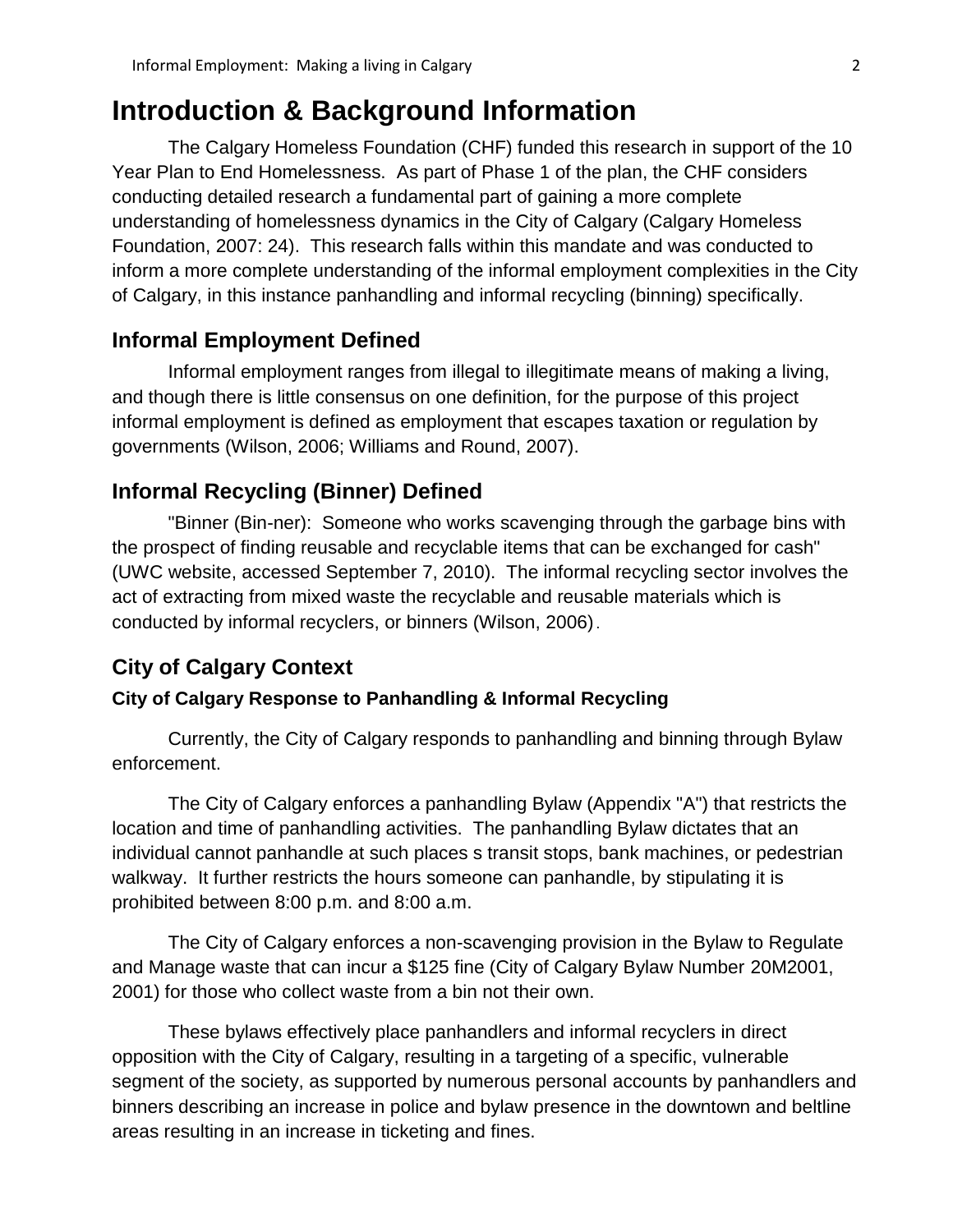# <span id="page-7-0"></span>**Analysis and Discussion**

# <span id="page-7-1"></span>*Methodology*

This project applied an ethnographic approach to understanding informal employment in Calgary. This method was employed to gain a holistic comprehension of how people make a living in Calgary outside the formal systems of employment. The field researcher engaged in approximately 125 hours in the field participating, observing and conducting in-depth conversations (Appendix "B") with willing participants. Many personal stories were shared and opportunities for participation in daily activities facilitated comparison and has allowed for theoretical abstraction. It should be noted that this research is qualitative, versus quantitative. The focus was on a more nuanced understanding of the phenomenon, and not a statistical survey. We employed hermeneutics as a way of understanding the context that individuals employ informal recycling and panhandling (Mayers, 2001). By adopting hermeneutics, the researcher sought to recognize how their presence impacted the research, both as the primary research tool and the contributor's response to the researcher. An understanding of the interplay between all aspects of the research provides a fuller interpretation of the data. An ethnographic approach should not be considered representative of all informal recyclers, but can promote insight into particular instances.

Participants were contacted through a poster placed at the Uptown Bottle Depot (Appendix "C"), attracting more participants through snow ball sampling, or word of mouth. Further contacts through the Calgary Homeless Foundation assisted in drawing individuals into the research. These methods resulted in twenty-six recorded interviews, several casual conversations, and four tag alongs with informal recyclers. In addition to interviews and conversations, the primary researcher spent time observing panhandling and informal recycling at key locations throughout the city, including downtown, the beltline, Sunnyside/Kensington, Chinook, and Crowfoot. Interviews were conducted in a variety of locations, mostly outside the Uptown Bottle Depot or along various binning routes. These locations provided the researcher optimal exposure to the every-day lives of those who employ binning and panhandling.

## <span id="page-7-2"></span>*Contributors*

The contributors are as follows:

- **21 Informal Recyclers**: 5 housed, 2 Retirees, 5 Aboriginal, 4 Woman, 2 French-Canadian;
- **6 Panhandlers**: None housed, 3 Aboriginal, 2 were confined to wheelchairs, all were between 50 and 60 years old;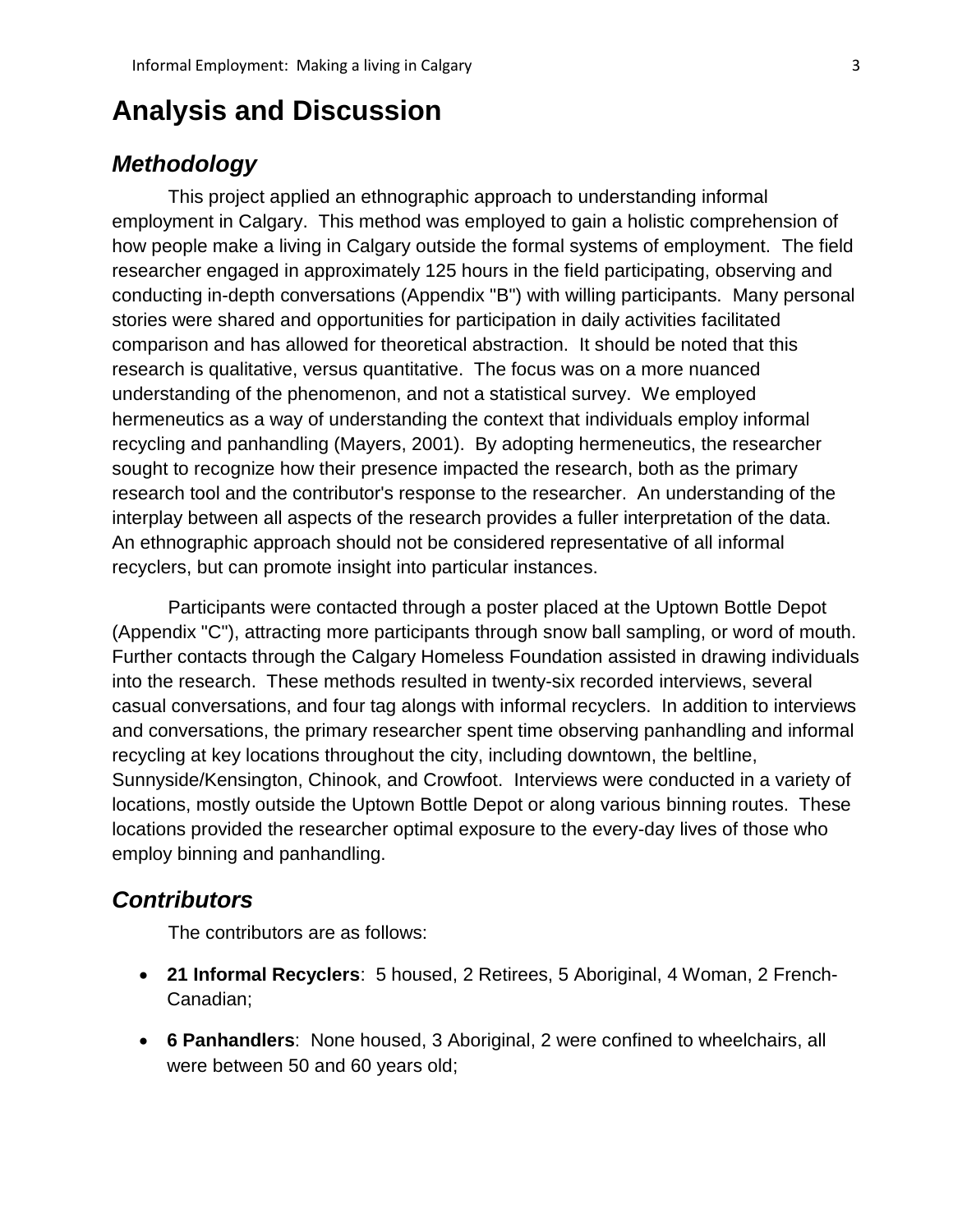- **Non-Binning/Panhandling Public**: 2 City Transit C-train Station Cleaners, 1 Cash Corner participant, 1 DTBA Outreach Worker, 2 Liquor Store Owners/Managers, Several Family & Friends.
- Individuals range from 20 years to 9 months employing informal recycling, and 4 years to 2 years employing panhandling, and all were within the age range 35 - 65

# <span id="page-8-0"></span>*Research Findings*

Overall, the research found that people are actively engaged in making a living for themselves. Despite socio-economic and bureaucratic barriers, individuals display their ability to use ingenuity and their personal labour to improve their lives or provide for their needs. The following sub areas support this premise:

## <span id="page-8-1"></span>**Panhandling:**

Panhandling is decreasing in the city of Calgary. There appears to be only a few chronic panhandlers remaining (confirmed by a Downtown Business Association Outreach worker).

I don't have a problem talking to people. If you have a problem talking to people, you won't make a very good panhandler...I give people information about Calgary. People are wondering where they are. I know a lot about Calgary...I tell them to go five blocks that way...(Panhandler #4).

Employing panhandling seems to cross a social barrier and be outside many informal recycler's comfort level. It requires a certain outgoing personality to be an effective panhandler (Lankenau,1999), but if an individual is comfortable asking for money, it can be much more lucrative than binning. One veteran notes he can make up to \$80per day or more during special events like sports or concerts. Alternatively, another individual notes that he usually makes between \$10-\$20 per half day panhandling, amounting to approximately \$2.50 to \$5.00 per hour for an estimated four hours (by way of comparison, the Alberta minimum hourly wage is currently \$8.80 (Province of Alberta, 14/1997:12)). Research conducted in Toronto corroborates the finding that, unlike the popular myth, panhandlers do not make a substantial income from asking for donations (Bose and Hwang, 2002).

Panhandlers have established corners, and if someone attempts to move in on it, confrontation can result. One individual described how he was almost forced off his corner by another panhandling individual, but construction workers came to his aid, scarring the interloper off.

Those who predominantly bin do not usually panhandle, but the opposite is true. Many panhandlers will bin to supplement their income. The research showed predominantly physically disadvantaged individuals engaging in most of the panhandling, those in wheelchairs or over 60 years of age who may find binning outside their physical capability.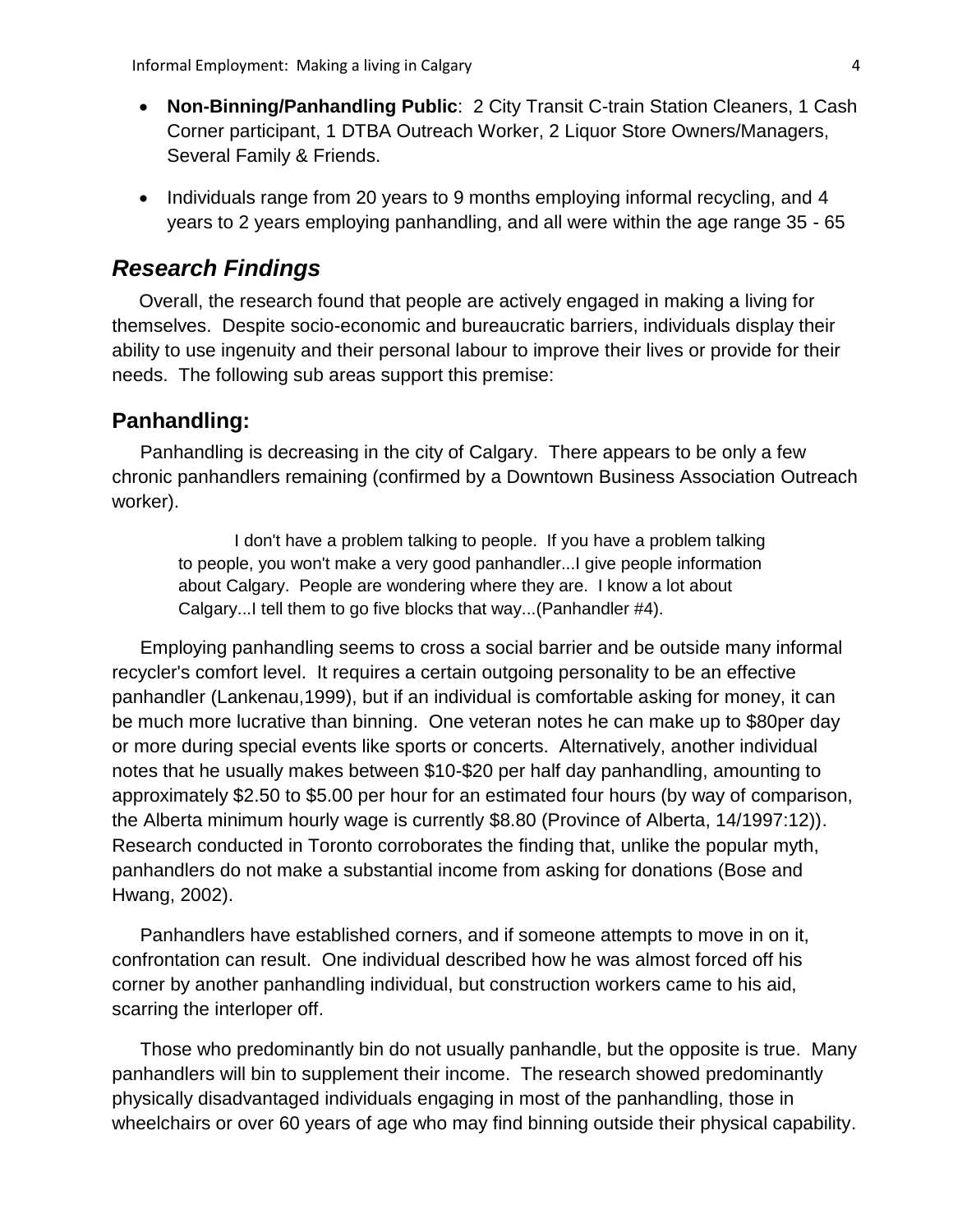Downtown remains the epicentre of panhandling activity, although significantly reduced from previous years. The researcher observed thirty panhandlers throughout the city, and actively sought evidence of panhandling outside the downtown core by riding the C-train routes to the northeast, southwest, and northwest. As well as walking the areas around Market Mall in the northwest and Sunridge Mall in the northeast. All these areas are considered "hotspots" and have a history of public complaints about panhandling. The repeated trips to these areas revealed no panhandling activity at the time the researcher visited.

This research found no direct correlation between a decrease in panhandling and an increase in binning (binning increase is discussed below).

### <span id="page-9-0"></span>**Binning is hard work:**

An average day of binning begins between 5:00 and 7:00 a.m. (provided the informal recycler has not been collecting all night), and consists of up to two runs per day along a particular route or a switch between routes. An all-night binning session can reduce some of the competition, allow an informal recycler to keep recyclables with him and reduce the risk of theft, as well as reduce the exposure to the non-binning public and the embarrassment some informal recyclers feel with regard to their livelihood.

A single day of binning can involve twenty-five kilometres of foot travel and earn an informal recycler between \$25 and \$40, which translates, at seven hours of binning, to between \$3.57 to \$5.71 per hour (by way of comparison, the Alberta minimum hourly wage is currently \$8.80 (Province of Alberta, 14/1997:12)). Extent of route and number of times it is covered depends on the needs for the day, who else is collecting, and the weather.

The oft repeated phrase "picking is hard work", is confirmed by the researcher's participation. Calgary can experience extreme fluctuations in weather and topography, and those who make their living in its back allies and lanes, can be exposed to a variety of circumstances in a particular day.

### <span id="page-9-1"></span>**Why Bin?**

Those that stay at the Calgary Drop In Centre, a local shelter, note that binning/panhandling are ways to resist the "stagnation" that results from staying there. Everything is provided for you (although at low quality and with little privacy) which can reduce an individual's desire to improve their situation. Homeless individuals who employ informal recycling see their activities as maintaining a vital position in society, reducing their dependence on homeless servicing agencies. Those that bin/pan see themselves as engaged in making a living for themselves and staying active in the community. Furthermore, some contributors saw binning as a temporary solution, one that is a reliable daily source of a small income. "Depots are open every day and there are always bottles to be found" (Binner outside Uptown Depot). Other non-homeless individuals, such as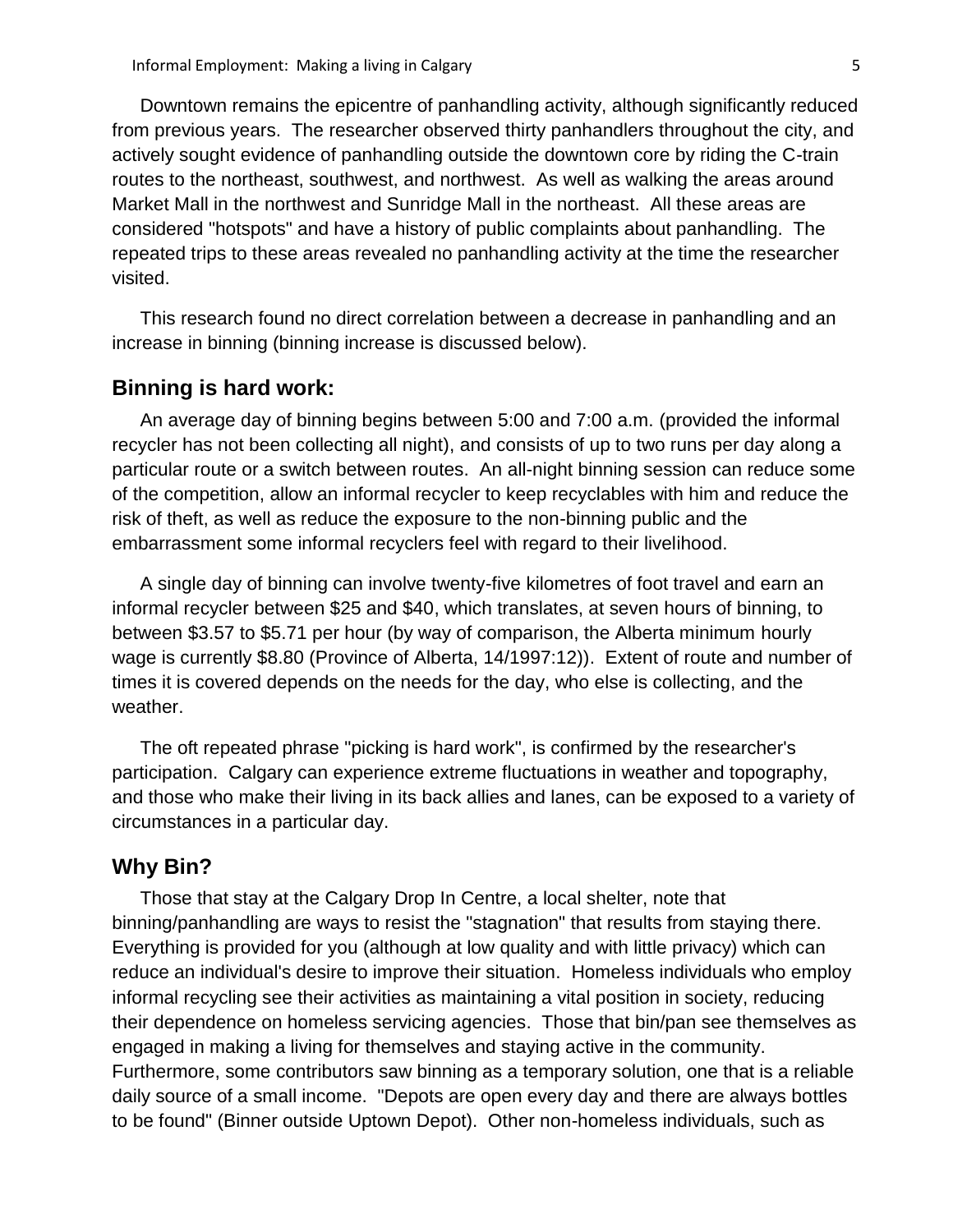retirees, are drawn to binning as a way to stay active. For these people, binning is more a social activity.

### <span id="page-10-0"></span>**Street Families:**

Similar to the Edmonton context (Tanasescu, 2001), there exists street family phenomenon in Calgary. Individuals who have been binning and living on the street for extended periods develop close ties with similar like minded individuals, resulting in a fictive kin relationship. Long term individuals note they have "street" fathers, mothers, brothers, and sisters. They all express "respect" for each other as imperative to survival. "We look out for one another" and "if one of us needs something, we know we can get it from our group" are common expressions indicating the solidarity of the group. Furthermore, new individuals to the area are not initially trusted, but need to show their "respect" for others before they will be considered one of the family. Respect is shown through sharing of information and resources. These practices solidify relationships among individuals, and appear to provide much needed moral and physical support.

One example, recounted by a group in the Chinook area who refer to themselves as the Chinook Boys, highlights the familial solidarity. A couple who recently arrived in the area became more concerned with acquiring crack, leading them to possibly "sell-out" those long time residents of the area by showing a reporter and police where the group's secret drinking and camping locations were. This led to the campsites being destroyed. Several of the group mentioned that the couple are now gone, and it seemed they were a good riddance. This couple displayed a lack of loyalty to the group. The Chinook group consists of approximately 10-15 members, whose membership fluctuates depending on the season. Some members leave in the spring to pick fruit in British Columbia and return in the fall. The street family structure is further supported by the panhandlers I have spoken with.

The social aspect is a strong feature of their lives. Friends draw them back to the street culture, but sometimes just as "visitors". Some individuals note that even though they are in secure housing, they still visit with friends or "family" they have made while living the street life. This aspect should be considered when designing programs to assist people in finding secure housing. Being separated from ones social/familial network can be traumatic and as one participant notes, being separated from her friends while in a detoxification centre was too much to handle, resulting her leaving the program early to return to her street family.

There exists a mentor/novice relationship between new informal recyclers and established ones. In response to the question "how did you come to learn about binning?" many respond that it was first through observing someone doing it, and then that individual showing the novice how to bin effectively. Many long term informal recyclers give freely of their expertise, although there seems to be a particular dynamic involved with who chooses to help others, and why. Similarly, like the Edmonton example, there appears to be a process of adoption in which a novice is brought into a group and taught the skills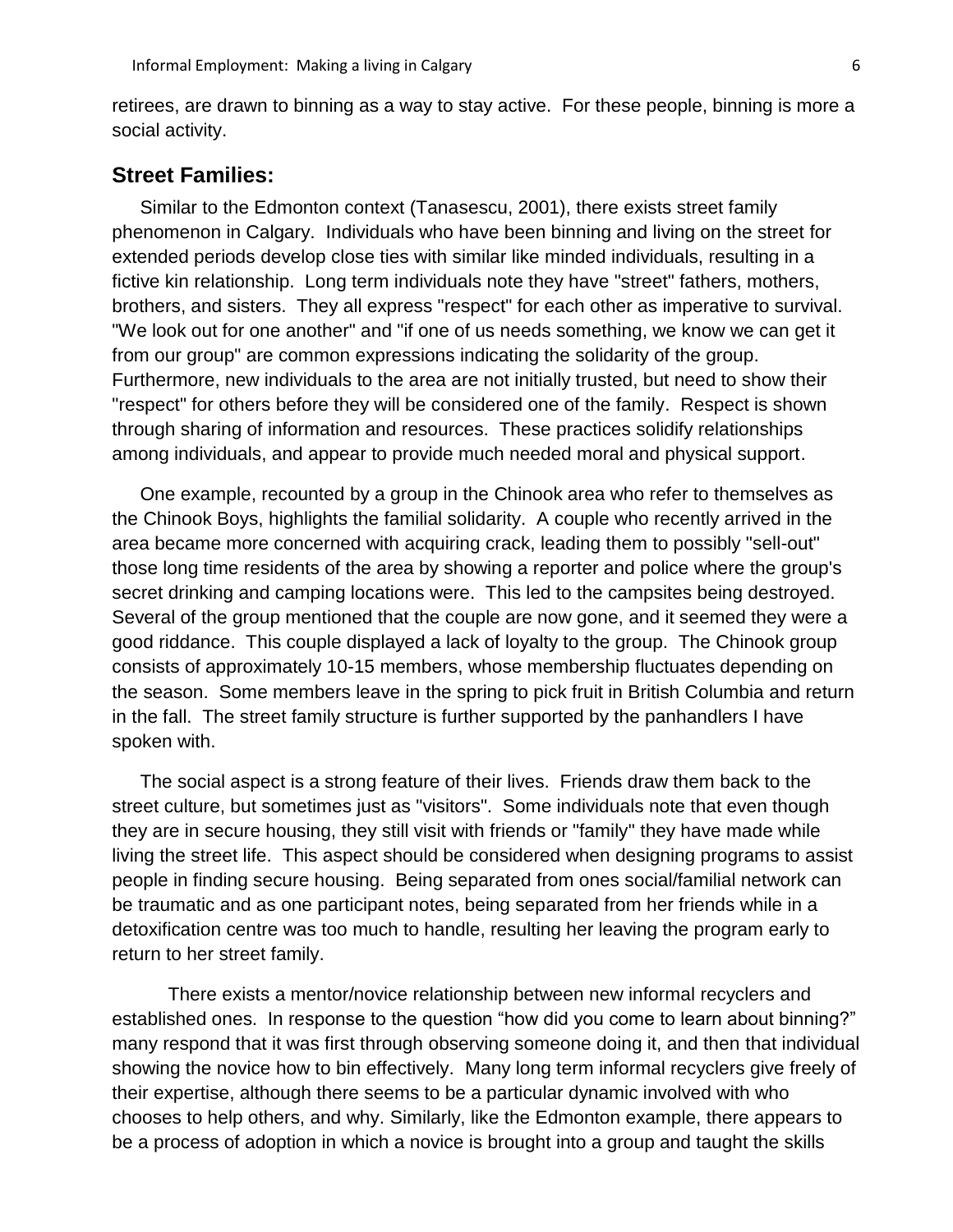necessary to be a productive informal recycler with the expectation of resource sharing (Tanasescu, 2001:7).

## <span id="page-11-0"></span>**Informal Recycler Types:**

Various types of informal recyclers are categorized differently. The difference lies in the degree of labour one employs in acquiring the recyclables. "Cherry" or "Layer" pickers, target the bottles outside the bins or on top of the bins. They are often criticised by the veterans or "prospectors" (so called because of their grizzled appearance) for not picking the hard to get bottles in the bin. Some long-term pickers, veterans, may see themselves as the top of the hierarchy, but their expertise may not be recognized by all pickers.

Informal recyclers are also distinguished by the aids they use. Some use shopping carts and bikes. A number of participants note they do not use carts, because they announce their presence and restricted how far out from the bottle depot they can collect. Many would tie their bags of bottles in "saddlebags", and hang them over their shoulders. Some were observed carrying up to eight bags at one time.

### <span id="page-11-1"></span>**Binning and Social Ethics:**

Several participants noted that theft was an issue on the streets, "homeless stealing form homeless" is viewed with disdain, and considered the "ultimate low". The increased competition described above, has led to an increase in physical conflict between informal recyclers. One individual showed me his stitches needed as a result of another informal recycler hitting him in the head with a bike chain and lock. Moreover, older informal recyclers are targeted by roving gangs of thugs for their recyclables. Forming a group helps to reduce vulnerability, as does having someone physically intimidating in your group. One participant, being of larger stature, told me how he tried to look out for the older binners, and would confront those looking to victimize his friends. This problem seems to occur more often in the downtown core. It is quieter in the Chinook area. Time spent by the researcher in both areas confirms this.

### <span id="page-11-2"></span>**Increase in Binning:**

The more "hard-core" contributors recount tales of conflict between the nonhomeless informal recyclers and themselves. Many voiced the opinion that, if you do not need to bin to survive, recyclables should be left for those that need them. Weekend warriors and those who bin from automobiles are viewed as taking from those who need the recyclables most. Of those who constitute the non-homeless informal recylcers, the researcher spoke with four individuals who were housed. Of the four, one was a retired woman who, after being a teacher for many years, retired in Calgary. She noticed a fellow retiree in her retirement apartment complex was setting out early each morning and checking the garbage bins as she left the complex. This retiree was curious about what her fellow resident was doing, so asked her about it, to which the woman recounted how she had used to collect bottles in Bowness after she was widowed and found comfort in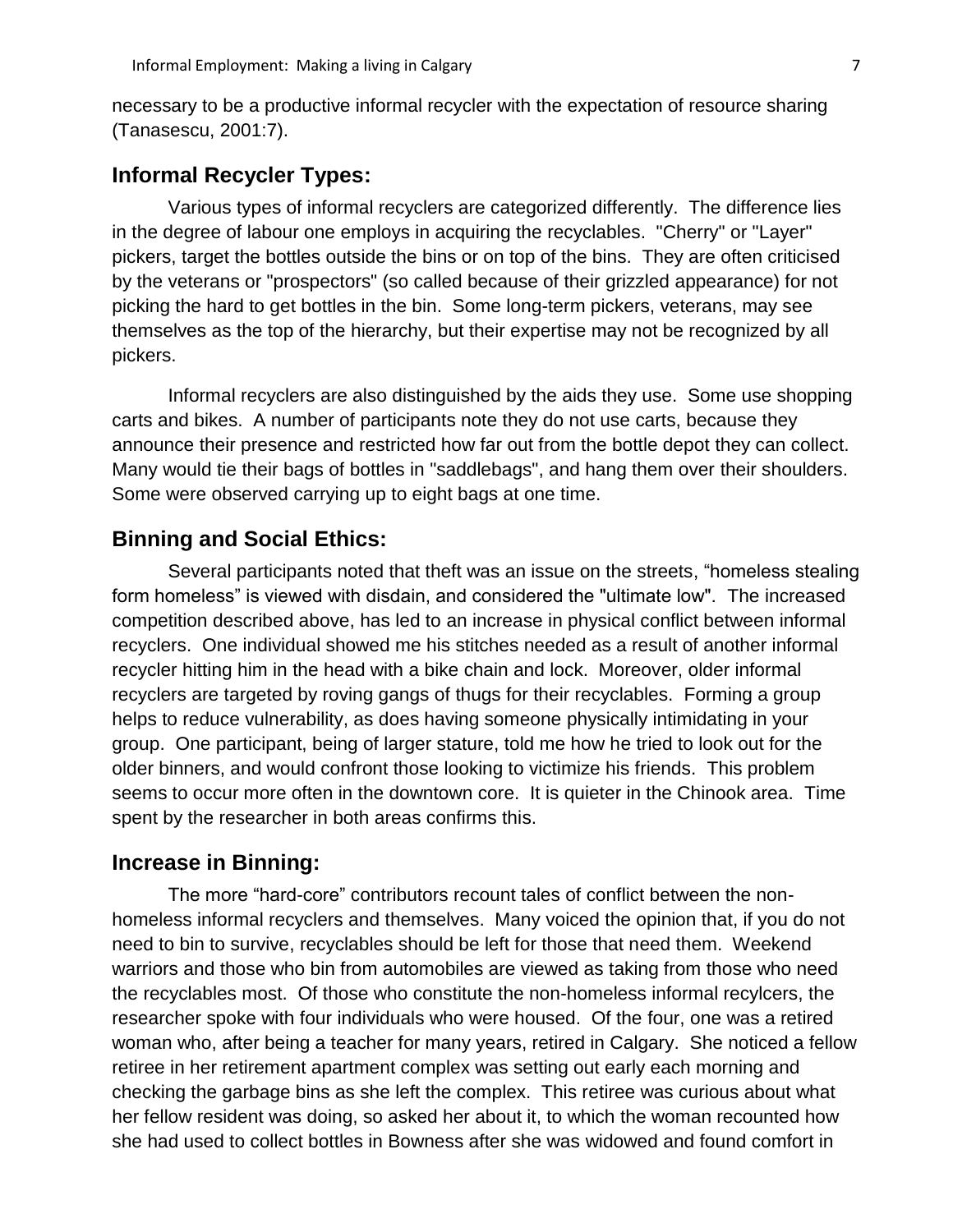continuing the practice. The retired woman the researcher spoke with thought her friends activities looked like an enjoyable way to spend time outdoors, and so took up informal recycling herself. Interestingly, the retired woman described how she was assisted by a long time informal recycler, who instructed her in the best practices for binning, supporting the mentor/novice phenomenon described above.

One participant noted that binning in Calgary has become the "Amazing Race for homeless people" (Informal Recycler #1). During tag along sessions, the researcher observed many instances of the "race" to get ahead of other individuals by bypassing an occupied alley and hurrying on to the next. The pressure of competition seemed to be greater in the downtown and beltline areas, where the highest concentration of binning occurs.

When asked, informal recyclers were not certain what the specific cause for the increase would be, but it could be speculated that it is due in part to the recent economic downturn and lack of available formal employment in the city of Calgary. Moreover, they stated that currently there are thousands employing binning as a livelihood in the city. The researcher cannot confirm this number, but has recorded observing two hundred forty-four individuals employing informal recycling in the City of Calgary this summer.

### <span id="page-12-0"></span>**Perceived Targeting Phenomenon:**

Contributors tell of an increase in attention from Bylaw and Police Services. In some instances there is repeated contact with the authorities resulting in jail time and high fines. Often, individuals cite a two tier system with regard to how the authorities handle minor offences like open liquor, or unlawful use of a public park.

One individual described how he was sitting in a park with a well-dressed friend consuming beer, when an officer walked up and in a friendly manner simply asked them to quickly consume their beverages and enjoy their evening. This same individual described a recent experience in which he was ticketed for simply dozing sitting up on a park bench, in his view because he clearly looked homeless.

The researcher was present for only one incidence of contact by police, which involved a long-time panhandler that they spoke with frequently. The interaction appeared to go smoothly, with the officers permitting the researcher to continue her interview. At which point, the panhandler was required to move along. It is not know how much impact the researcher's presence had on this interaction. Interestingly, a number of participants noted that they experienced less contact with Bylaw and police officer's when the researcher was present.

# <span id="page-12-1"></span>**Underpayment for Recyclables:**

A certain level of exploitation may be taking place at the point of exchanging the recyclables for the refund at the depot. Several informal recyclers noted they were being undercut by some sorters at three of the depots the researcher spent time at. It was noted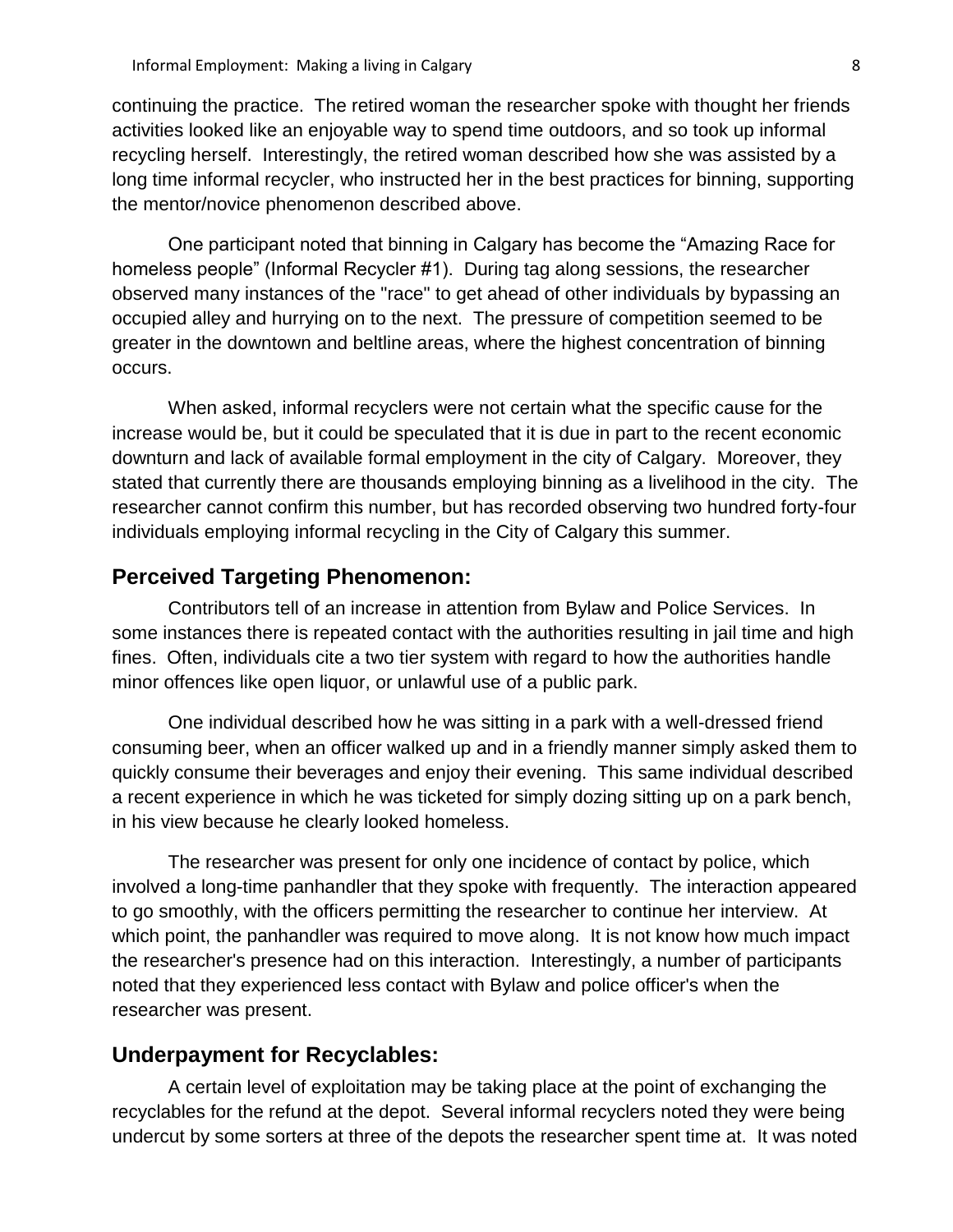that providing a small tip could influence the count accuracy, while others attempted to avoid being served by known inaccurate sorters. Furthermore, one participant reported that when he complained that he was being shorted, he was banned from the depot. Although, it should be noted, the researched did not directly observe this phenomenon.

Conversely, one individual did request that the researcher take his bottles into the depot for the cash-out because he was banned from this depot for complaining about a miss-count. The researcher agreed, and when she returned with the cash, the binner noted that he was shorted, possibly due to the researcher appearing to the depot worker as someone not very clear on how much money was due her. The binners will sometimes count their bottles outside the depot where there is a camera attached to the depot aimed at the spot. They believe this may prompt depot workers to make their counts more accurate, because they know the binners are counting for themselves.

## <span id="page-13-0"></span>**Drug of Choice:**

Of the participants who contributed some noted crack is how some people wind up employing informal recycling/panhandling, but does not remain the reason. Many individuals described previous addictions to crack, but at the moment the researcher had contact with them many noted that beer was their primary means of escape from the difficulties of life, and a way to "get through a day". But, by the time they were in a position to free themselves from their addiction to crack, they had devolved to a point where they lost all support networks and resources, placing them in a vulnerable position on the streets. Other individuals note a variety of catalysts. From the high cost of housing, to job loss, and increase in drinking, all contribute to their need to find a quick income to pay their bills and meet personal needs. Often this downward spiral resulted in stays at the Calgary Drop In Centre (DI).

Moreover, Drug of choice dictates to a certain extent binning versus panhandling activity. One participant noted that crack addicts lack the commitment needed to be successful, consistent informal recyclers. They may bin in a small area to get what they need for the moment, to score drugs, but they do not view binning as employment. Beer drinkers are more committed to binning, and employ strategies, such as using carts, bikes, or establishing "clients" (clients are those, individuals or businesses, who leave donations for the binners in exchange for light clean-up around their property).

### <span id="page-13-1"></span>**Urban Land Use:**

With the exception of GIS mapping as part of a Winnipeg project on panhandling (Carter et al., 2007), GIS as a research method in this context is fairly new. With this in mind, this project set out to document the urban informal recycler's use of the city of Calgary.

The maps below represent the routes of the four informal recyclers the researcher accompanied, and are based on GPS coordinates collected at that time. Routes can be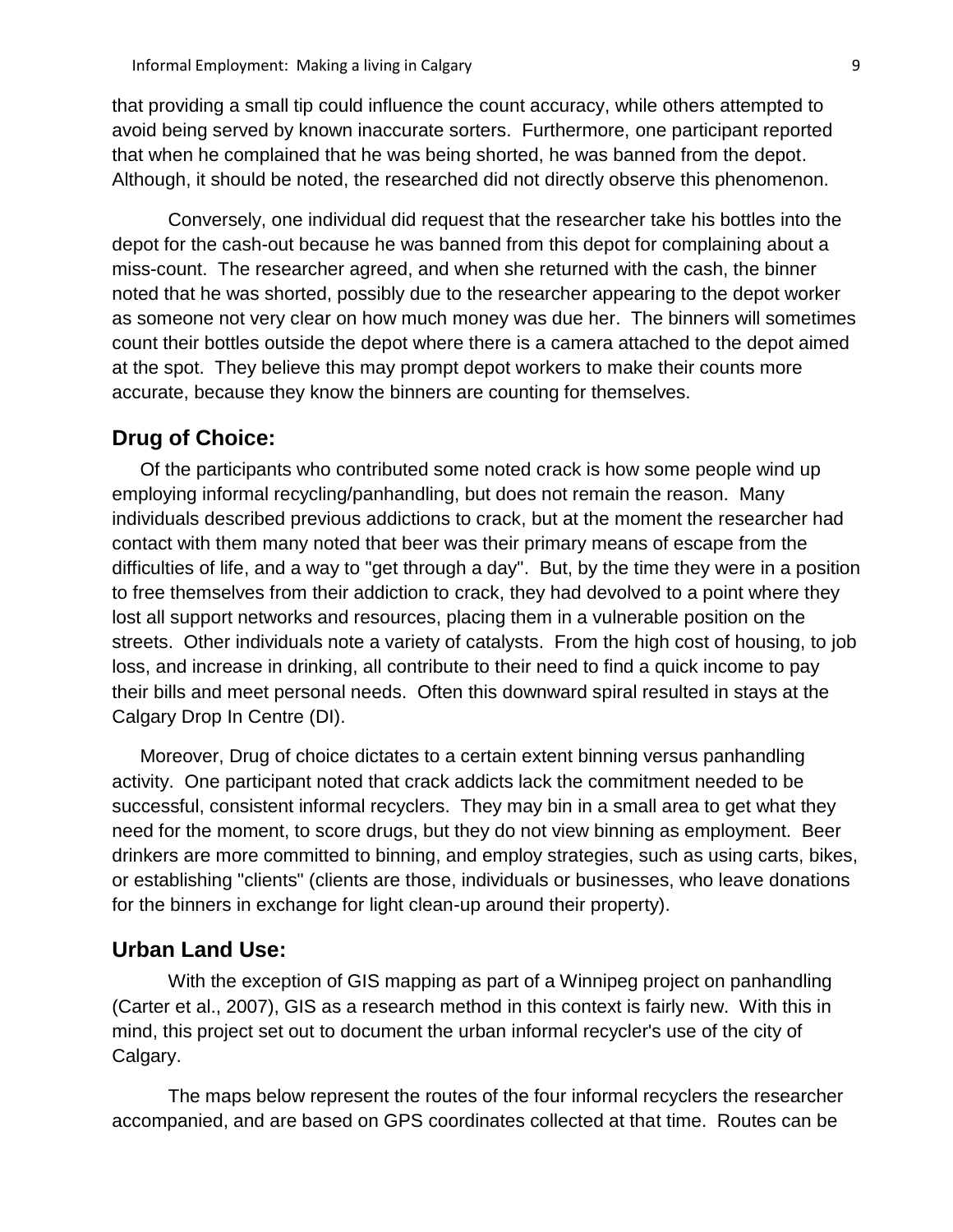designated by downtown/Mount Royal/Marda Loop (Binner #1), downtown (Binner #2), and Chinook (Binners #3 & 4).



These four binning routes coincide with proximity to bottle depots and abundance of apartment complexes. There are three bottle depots available to the above informal recyclers. The Uptown Bottle Depot located on the south side of downtown in the beltline. One located in Manchester Industrial and the third slightly farther south near the Chinook C-train station. A focus on apartment buildings was due largely to the lack of recycling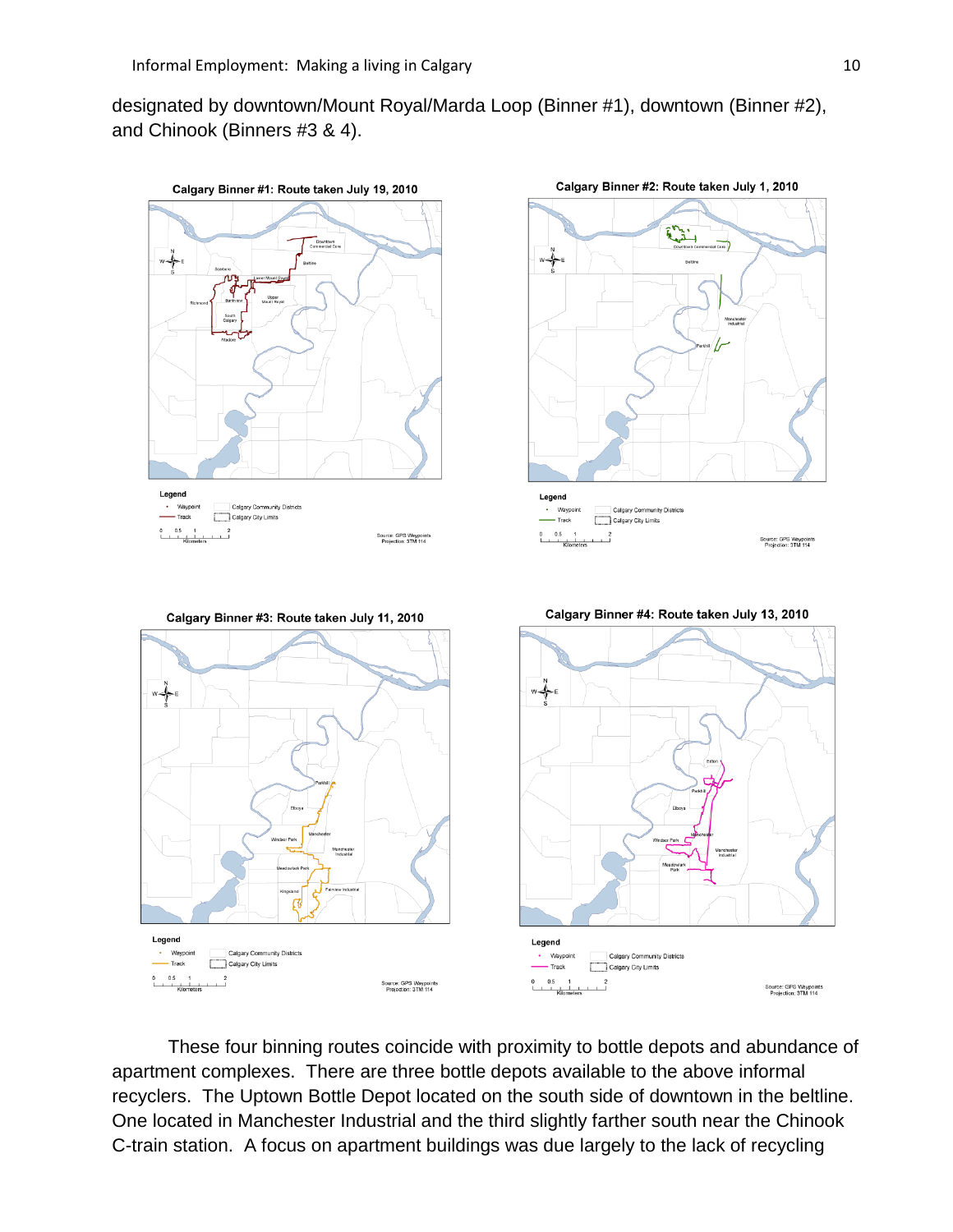blue bins at these locations. Informal recyclers are able to collect from the large garbage bins with reduced risk of incurring a \$125 fine. Interestingly, many thought they would be fined up to \$400 for collecting from a Blue bin, although no one reported to the researcher receiving a fine that high. Proximity to transit was also a factor for some contributors. Those who utilize bicycles were less likely to utilize transit to get to depots, but those on foot were more likely to, at which point bus passes become a sought after resource.

Time spent in both the downtown and Chinook areas confirmed a distinction between downtown and other areas frequented by certain individuals. Interestingly, this does not mean that individuals stick strictly to a certain region, but will venture into other areas as they see fit. It is still "first come, first served" outside of downtown, the difference being that members of a group will pass information between each other regarding where they are picking and share their finds, whereas, the downtown pickers are viewed as less "friendly".

# <span id="page-15-0"></span>**Impact of City Blue Recycling Bins program:**

The residential recycling program has impacted the number of recyclables informal recyclers have access to. Many contributors mentioned the Blue recycling bins have become another way to restrict their livelihood. Fines can be \$125 for collecting recyclables from a Blue bin not your own (City of Calgary Bylaw, 20M2001), and has produced yet another area of confrontation between residents, Bylaw officers and binners.

# <span id="page-15-1"></span>**Binning and panhandling as entrepreneurial enterprises:**

Some individuals self-identified as entrepreneurs. They viewed their engagement with informal recycling as a self-started business that allowed them freedom from formal employment restrictions, such as a boss overseeing their activities. The autonomy and flexibility inherent in binning draws those individuals who may function less effectively in the formal employment sector (Tremblay, 2007).

# <span id="page-15-2"></span>**Employable Skills:**

Several contributors listed previous training/education (some at the post-secondary level) and employment within the formal sector, as well as continued search for formal employment. Job searches consisted mostly of waiting in line at the local temporary employment agency for work opportunities, posting resumes on-line, or frequent checks for job postings on websites such as Kijiji or Craig's List, which might result in short term employment, usually in construction or other physical labour oriented jobs.

## <span id="page-15-3"></span>**Health Issues:**

Informal recyclers mentioned suffering a variety of health issues. From Hepatitis to imbedded objects in feet, it is clear that binning causes a great deal of physical stress on the body. When one adds in physical confrontation with others, the potential for harm is greater. One participant noted that you try to avoid injury. If you are injured, it reduces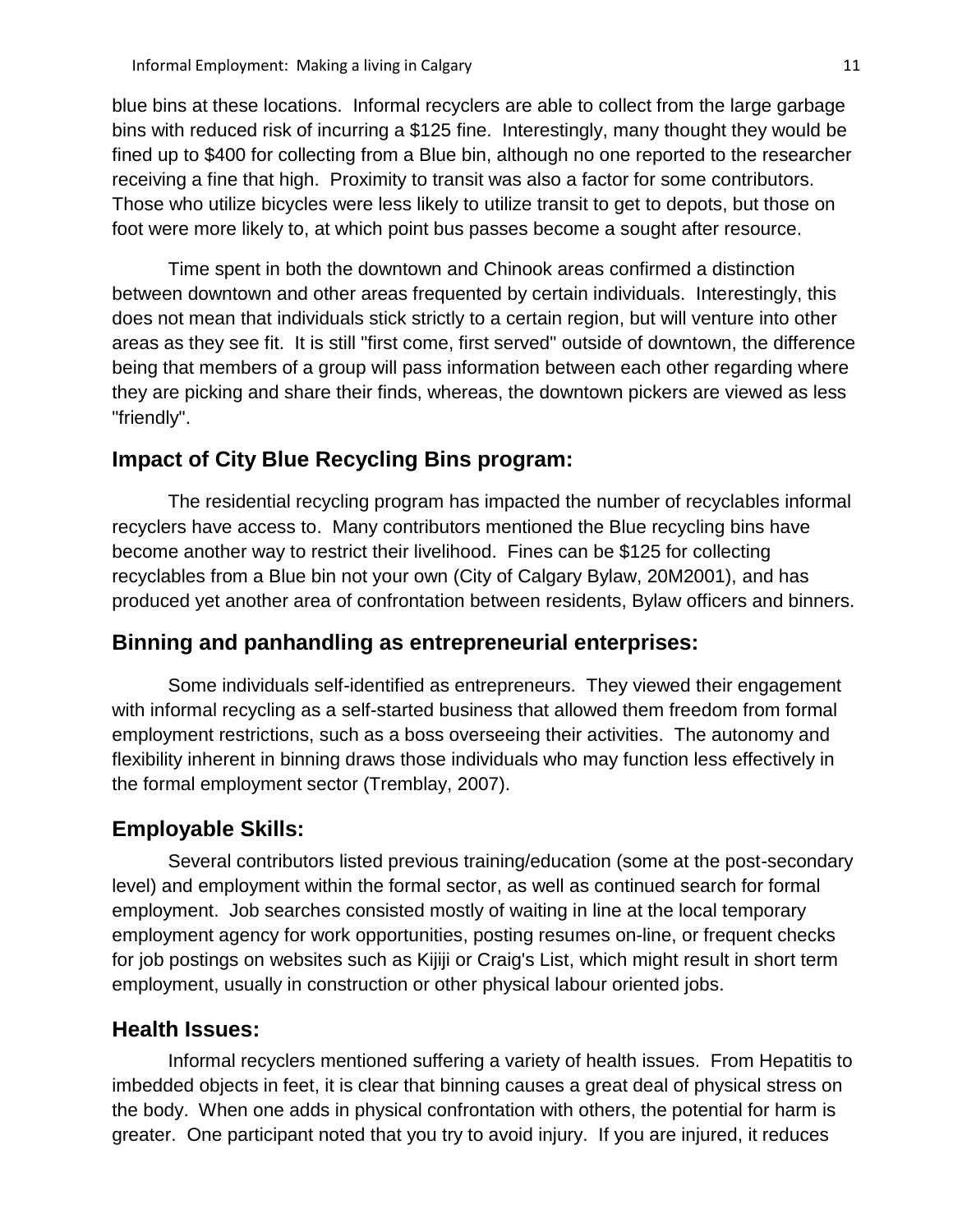your ability to make money, and meet your needs. Moreover, many individuals suffer from diminished sense of self-worth due to and increase in contact by authorities and the public.

# <span id="page-16-0"></span>**Analytical Frameworks**

Many people employ informal ways of making a living to supplement other sources of income, such as temporary labour, and social programs (e.g. social assistance, trust funds). Informal employment contributes to their acquisition of personal needs, such as costs relating to housing, personal hygiene, transportation (bus passes), tobacco, and alcohol. Moreover, informal recycling meets social needs and facilitates engagement with the society around them.

The research findings support the idea that poor people are not culturally removed from society, and in fact form an integral part of society. Furthermore, they employ strategies to overcome their situation, but face barriers to inclusivity (Goode, 2005; Gutberlet, 2009; NAPO, 1999; Tremblay, 2007). The following frameworks seek to rehumanize individuals in society, by recognizing their assets and contributions. The collected data lends itself to a socio-economic interpretation through an application of the following models:

<span id="page-16-1"></span>**Sustainable Livelihood Framework Model (SLF)**: This model is used by Gutberlet et al. (2009) in their project exploring informal recycling in Victoria. SLF is a:

tool to organise the information about people"s assets and about the institutions, strategies, outcomes, and interactions involved in people"s livelihoods. This framework is helpful, particularly when the study involves basic human rights issues such as access to food and shelter, as is the case among the Informal recyclers and homeless people (2005:735-736).

It highlights asset such as social/cultural capital and personal ingenuity people use to assist themselves during periods of reduced means. This model recognizes five assets individuals draw on, such as human or personal skills, knowledge or ability to perform labour; social, or the networks one can draw on to further their livelihood; physical, the basic tools or equipment one possesses; financial, ones cash and assets; and finally, natural, or the land forest, marine, water and air resources one has access to. Individuals employing informal recycling as a means to subsist in Calgary have certain assets that contribute to their livelihoods. These multiple strategies aid in sustaining the livelihood, but when one or more fails, poverty may result. By focusing on these assets policy can foster more sustained communities for all citizens. The SLF shows the potential movement from a state of vulnerability to security, producing a stronger community in the process (Figure 1).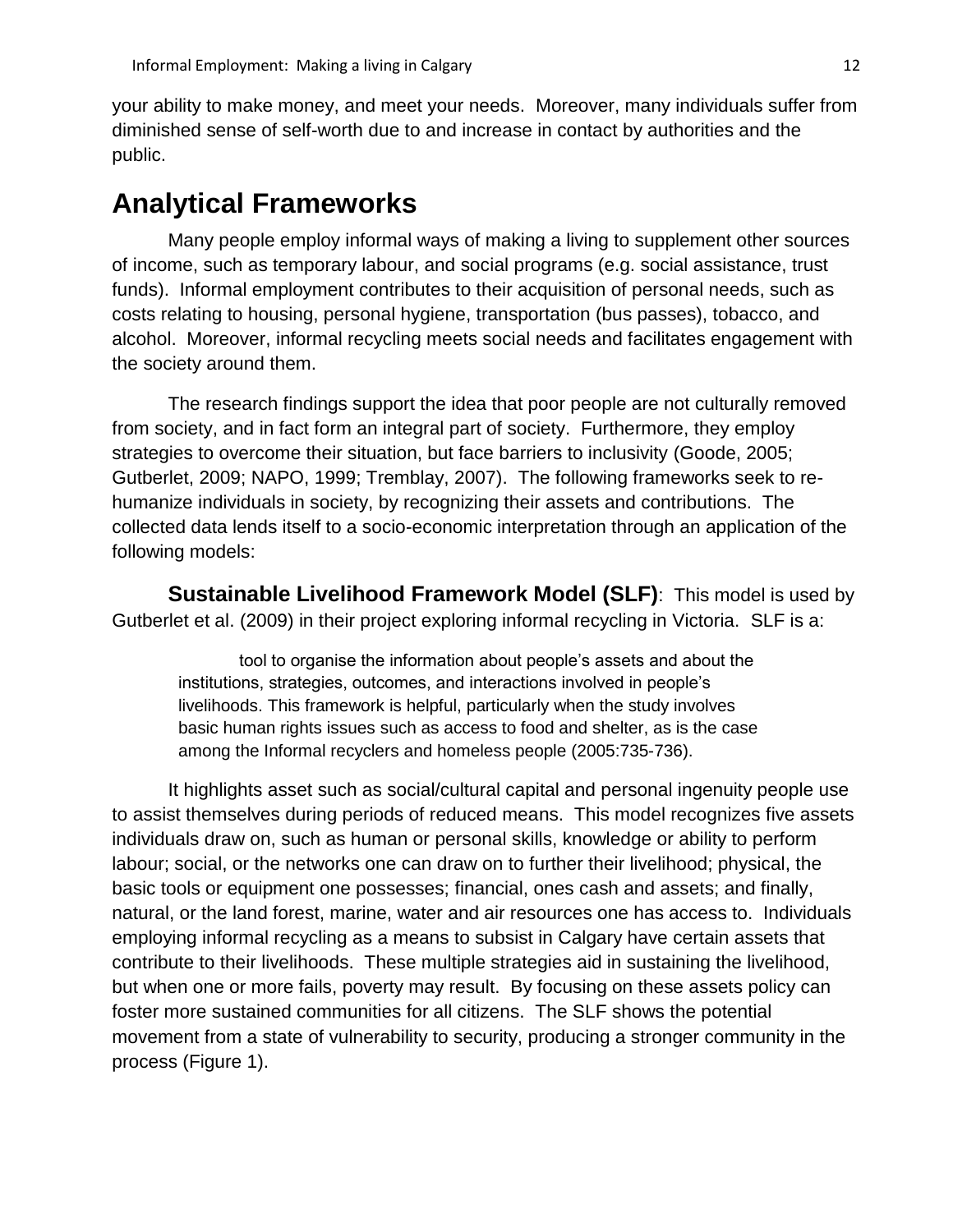| <b>Vulnerability</b>                       | <b>Assets</b>  | <b>Processes to</b><br>overcome current<br>situation of<br>exclusion       | <b>Expected</b><br>outcomes                    | Long term<br>gaol          |
|--------------------------------------------|----------------|----------------------------------------------------------------------------|------------------------------------------------|----------------------------|
| No Shelter                                 | Human          | <b>Affordable Housing</b>                                                  | Respected/empo                                 | More                       |
| Harassment<br>Exclusion<br>Prohibitive by- | Social         | Social/cultural<br>recognition                                             | wered recyclers<br>Improved quality<br>of life | sustainable<br>communities |
| laws<br>Underpayment<br>for recyclables    | Physical       | Government<br>support (Housing,<br>Environment, etc.)<br>Inclusive by-laws | <b>Shelter</b>                                 |                            |
| at depots                                  | Financial      | Co-operatives                                                              | Improved health                                |                            |
| Lack of access<br>to recyclables           | <b>Natural</b> | Inclusive recycling                                                        | Increased income                               |                            |
| <b>Weak Health</b>                         |                | programs                                                                   | More and better<br>access to                   |                            |
|                                            |                | Access to<br>resources                                                     | resources                                      |                            |
|                                            |                |                                                                            |                                                |                            |

Figure 1. Binners livelihood from vulnerability to sustainability – Calgary context (Gutberlet et al., 2009:736)

The preceding research findings can be understood through an application of the SLF in the Calgary context. Informal recyclers face vulnerability regarding affordable housing, harassment, exclusion, reduced incomes through underpayment of and access to recyclables, as well as a variety of health issues. Notwithstanding these vulnerabilities, informal recyclers consistently utilize human, social, physical, financial, and natural assets to assist them in their livelihood. By utilizing their ability to perform labour, combined with access to resources such as recyclables, contact with individuals that form a family, they are able to sustain their livelihoods and make a living in Calgary.

Furthermore, informal recyclers contribute to society by providing an important environmental service. By recognizing this contribution, society places value on the informal recycler livelihood.

<span id="page-17-0"></span>**Waste Resource Cooperative-Management**: The co-management model draws on resource management paradigms employed within First Nation and state relationships. Crystal Tremblay's (2007) research among informal recyclers in Vancouver applies a co-management understanding to informal recycling in an urban context. Comanagement recognizes the important contribution those outside the state can make to resource management, and draws on the cultural assets of various groups to better manage resources. Literature further notes that, if managed in a balanced fashion, co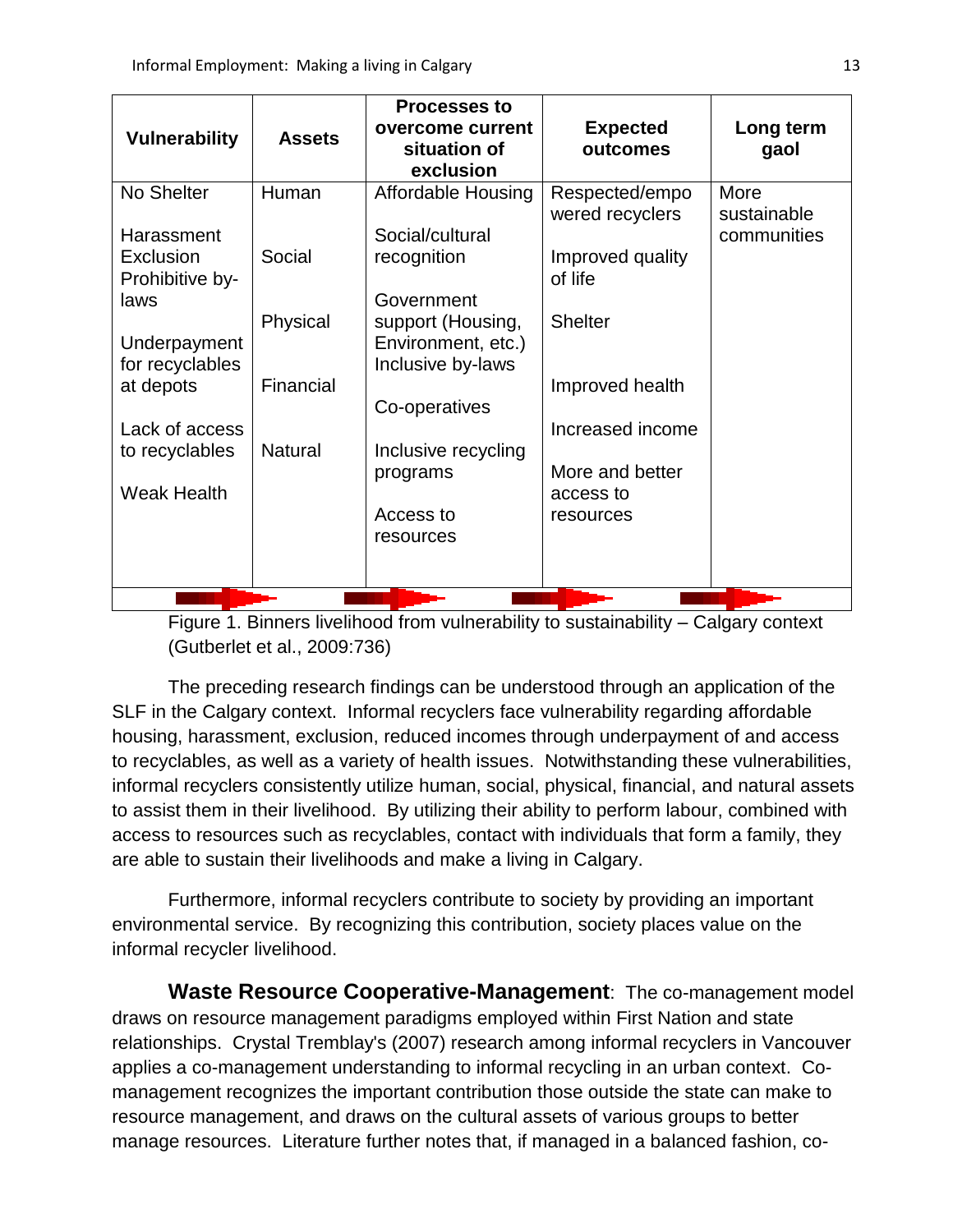management regimes can foster inclusivity, and has more to do with managing relationships than resources (Natcher et al., 2005). This model can highlight how informal recycling benefits Society, and promote social cohesion.

The benefits of applying a co-management scheme to waste resources through a focus on informal recycling have been documented by a number of researchers (Gutberlet, 2009, Tremblay, 2007, Wilson, 2006 & 2009). The creation of informal recycling cooperatives places more control of their livelihood with the informal recyclers. They would be less likely to be paid unfairly for their recyclables, and could legitimise their activities fostering a less harmful relationship with the city. Wilson makes the following observation with regard to less developed nations, but which has relevance in the Calgary context

There are also social benefits associated with informal recycling. It provides employment and a livelihood for impoverished, marginalised and vulnerable individuals or social groups (Medina, 2000). Despite the particularly adverse working conditions associated with informal recyclers, it is important to recognise that it does allow those involved to survive and be employed in regions that often have high unemployment. Many scavengers may not be able to enter formal sector employment because of poor education or physical disability. This inability to enter more conventional occupations and the resulting absence of real choice needs to be recognised by interventions that attempt to change the role and working practices associated with informal recycling. If waste pickers do find alternative employment in the formal sector, other individuals are highly likely to replace them as long as poverty continues and waste remains accessible (Wilson, 2006:802-803)

In order to produce effective public policy relating to informal recycling in the City of Calgary, policy makers need to be aware of the underlying structural issues giving rise to this socio-economic phenomenon. It would be inaccurate to state that there is a binning "problem", but clearly as indicated by the recent increase in binning activity, there is an issue resulting in an inability for some to sustain a livelihood without the aid of binning.

**Panhandling:** Regarding analysis of panhandling in the City of Calgary, despite the reduced numbers of those employing panhandling, there appears to be a misconception of its prevalence among the public, Provincial and Municipal Governments, and service agencies.

Jessica F. Leech explores the notion of panhandlers as "Strangers within our Midst" in her 2002 Master's thesis. Her field work conducted in the City of Calgary among panhandlers produced a thesis that argues:

the current approach to the issue of panhandling treats panhandlers as 'strangers within our midst'. By exacerbating the social distance between panhandlers and the public this approach undermines the panhandlers' citizenship and heightens tensions within the community more so than would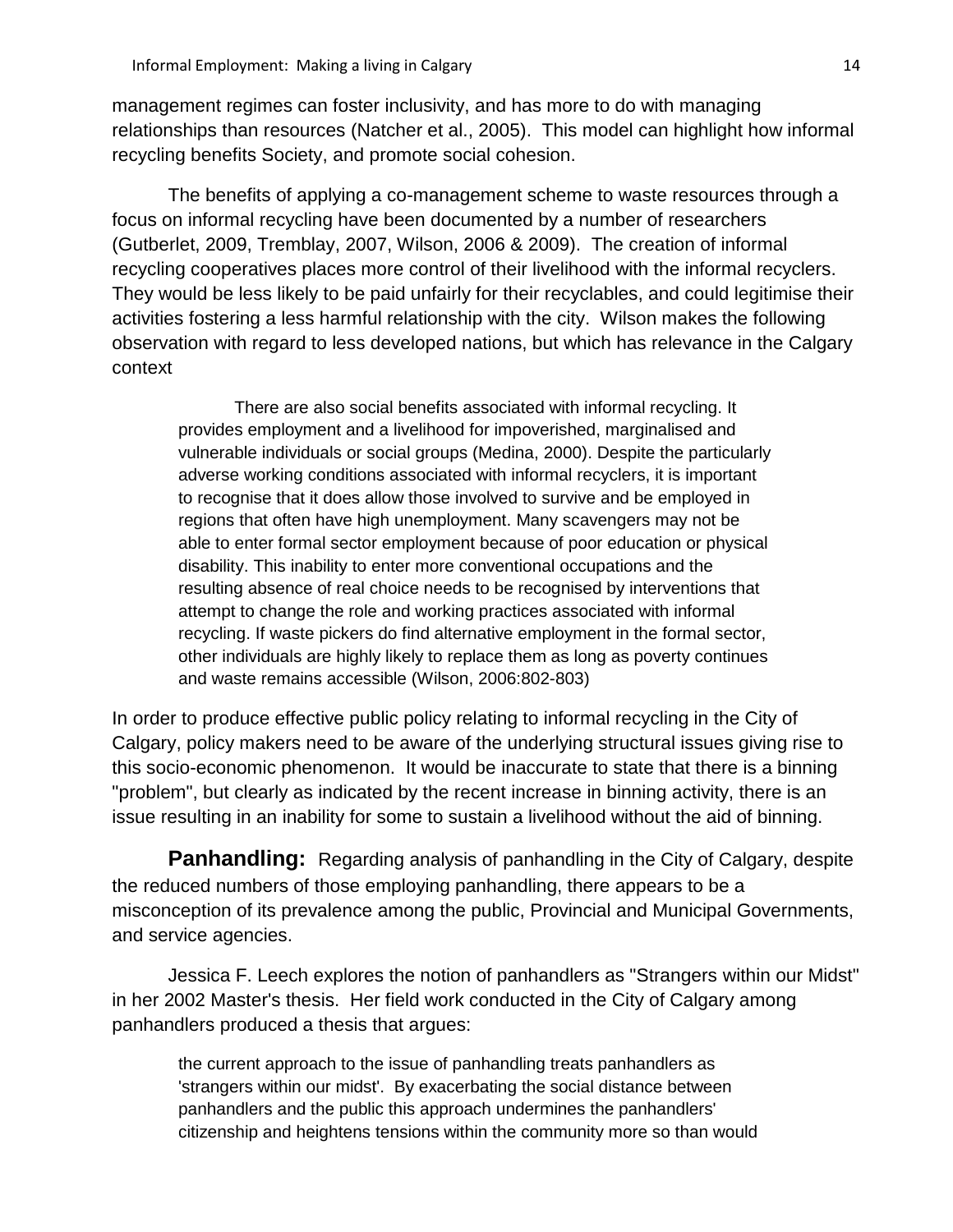an approach that emphasizes their commonality with the larger society and their rights within civic space. (Leech, 2002: 6).

Furthermore, Leech describes the failure of the 2000 campaign "Make Real Change with your Spare Change" designed to urge the public to give their spare change to the service providers.

This program promoted panhandling as counter-productive for the panhandling individual and the public. This implies that by giving to a panhandler, the citizen was perpetuating the problem that the panhandler represented. Conversely, this same program encouraged the public to engage a panhandler by acknowledging them, but to "politely say 'no'" (Leech, 2002:166). While this program promotes recognition, opening communication between the panhandler and the public, it also fostered dependence on service agencies and "the system" (Leech, 2002: 167). It portrayed panhandlers has misguided and incapable of looking after themselves, further reducing personal agency and autonomy. This program was criticised by both panhandlers and the public. Panhandlers felt demeaned, while the public took offence to being told how to spend their money (Leech, 2002: 168).

As the above research highlights, informal employment in Calgary is complex. Those employing informal recycling and panhandling come from diverse backgrounds and draw on a variety of assets to maintain a living in the city.

## <span id="page-19-0"></span>*Limitations*

This summer's project missed certain segments of the population that employ informal recycling, such as the Asian population. Due to a language barrier the researcher was restricted regarding the potential to interview this particular group. As well, the short period spent in the field, due to the part-time nature of the project, may have missed a more nuanced understanding of the phenomenon.

Moreover, certain stakeholders were not incorporated into the research due to time constraints. There were no interviews of Bylaw and police services, which would be required to more fully understand some of the phenomenon described by participants.

It is not within the scope of this project to explore the discussion concerning whether to formalize informal employment, or alternatively focus support on alleviating insecurity within the informal context, but this is certainly a discussion worth exploring as it pertains to public policy. For further discussions relating to this debate see Temkin (2009); Williams and Round (2007), and Kucera and Roncaloto (2008).

# <span id="page-19-1"></span>**Recommendations**

The research contributors made several pertinent suggestions relating to improving living conditions for poor people, informal recyclers, and panhanlders in Calgary. They describe the current response to homeless people as "warehousing of the poor", and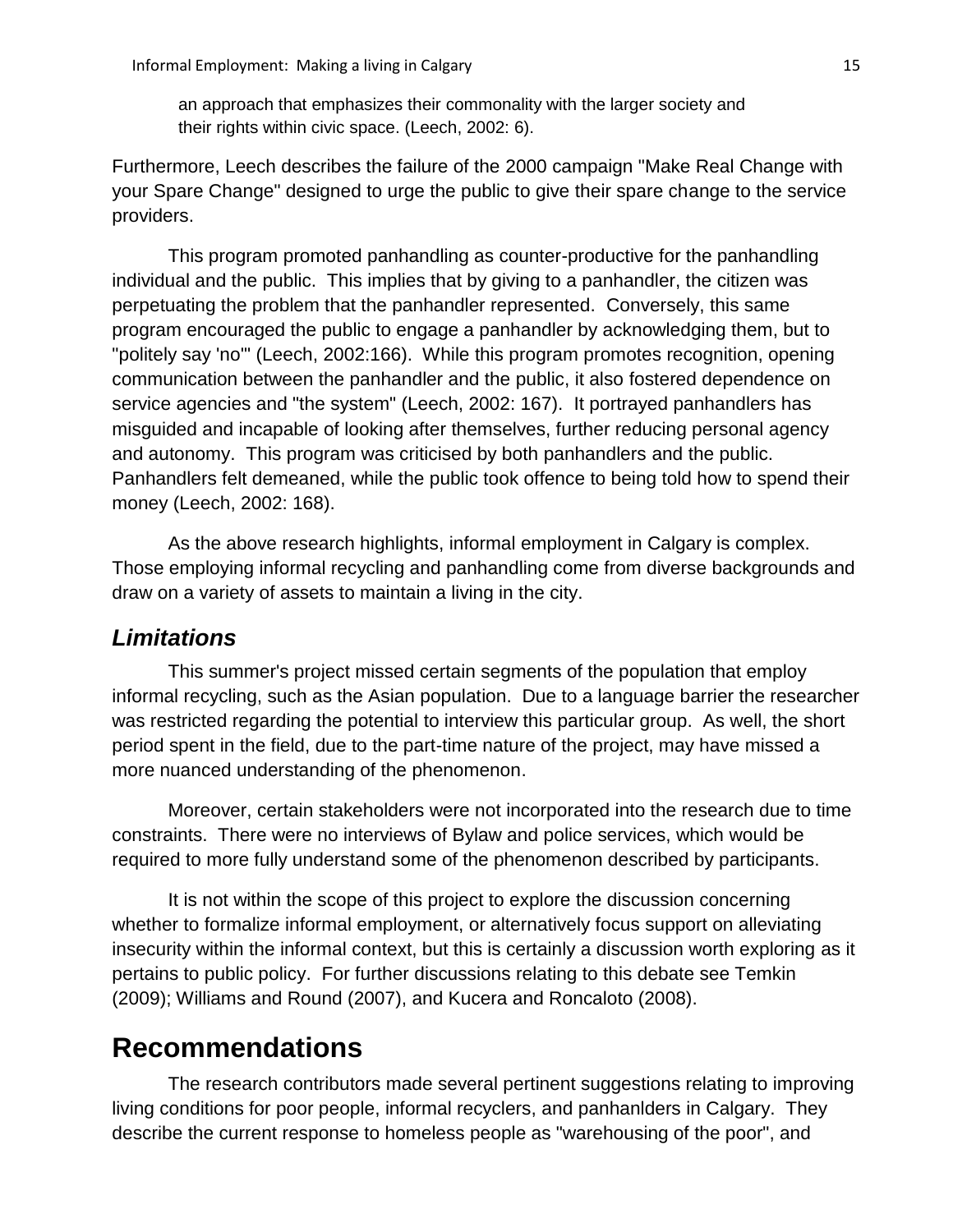would like to see more of the resources shelters receive spent directly on programs that can assist individuals. Many were not aware of, or had limited understanding, of the Calgary Homeless Foundation and the 10 Year Plan to End Homelessness. The CHF and the plan would benefit from increased awareness within this segment of the Calgary society, potentially reaching a broader demographic of those in need.

Moreover, individuals would like to see less specific targeting of the binning population by Bylaw and Police services. For obvious reasons it could be argued that this group is consistently in opposition with Bylaw and Police services due to their consumption of alcohol in public and complaints from the non-binning public, but from a policy perspective, the city should address the underlying structural issues that places one segment of the population in opposition to another. It would be worth investigating the social dynamics involved in this phenomenon, and further insight can be gained from a reading of Leech (2002), who explores the tensions between panhandlers and nonpanhandlers in the city of Calgary.

As noted above, many individuals consider themselves part of a street family. Any future programs designed to meet the needs of homeless informal recyclers or panhandlers should address the social needs of the participants. These networks have assisted in sustaining these people, and are an important, supportive asset as noted in the SLF framework. These suggestions made by contributors should be considered in combination with the ones listed below:

## <span id="page-20-0"></span>**Affordable Housing:**

A majority of the research contributors described experiencing housing insecurity, from those who are the chronic homeless to those who find themselves on and off the streets for brief periods of time. Furthermore, even individuals who are housed utilize binning as a way to supplement their rent payments. The high cost of rent means that many supplement their other formal employment, support payments, or other program incomes with informal recycling in order to meet their housing costs. Most were renting rooms in segmented homes. None commented on the safety of their homes. Of the homeless participants stated that even just having a room to rent would help. All cite affordable housing as a considerable stress in their lives, and one that, if made available, would help to alleviate their diminished sense of self worth. Many described a desire to cook their own food and be responsible for caring for their own living space.

# <span id="page-20-1"></span>**United We Can Bottle Depot (UWC):**

Calgary can potentially benefit from applying a similar model as the Vancouver United We Can bottle depot developed fifteen years ago. A non-profit depot developed by informal recyclers for informal recyclers can promote social inclusivity and re-humanize this segment of the Calgary society.

The success of the UWC is due to its focus on promoting awareness in the city of Vancouver regarding the informal recycler livelihood, as part of the "Third Green Wave".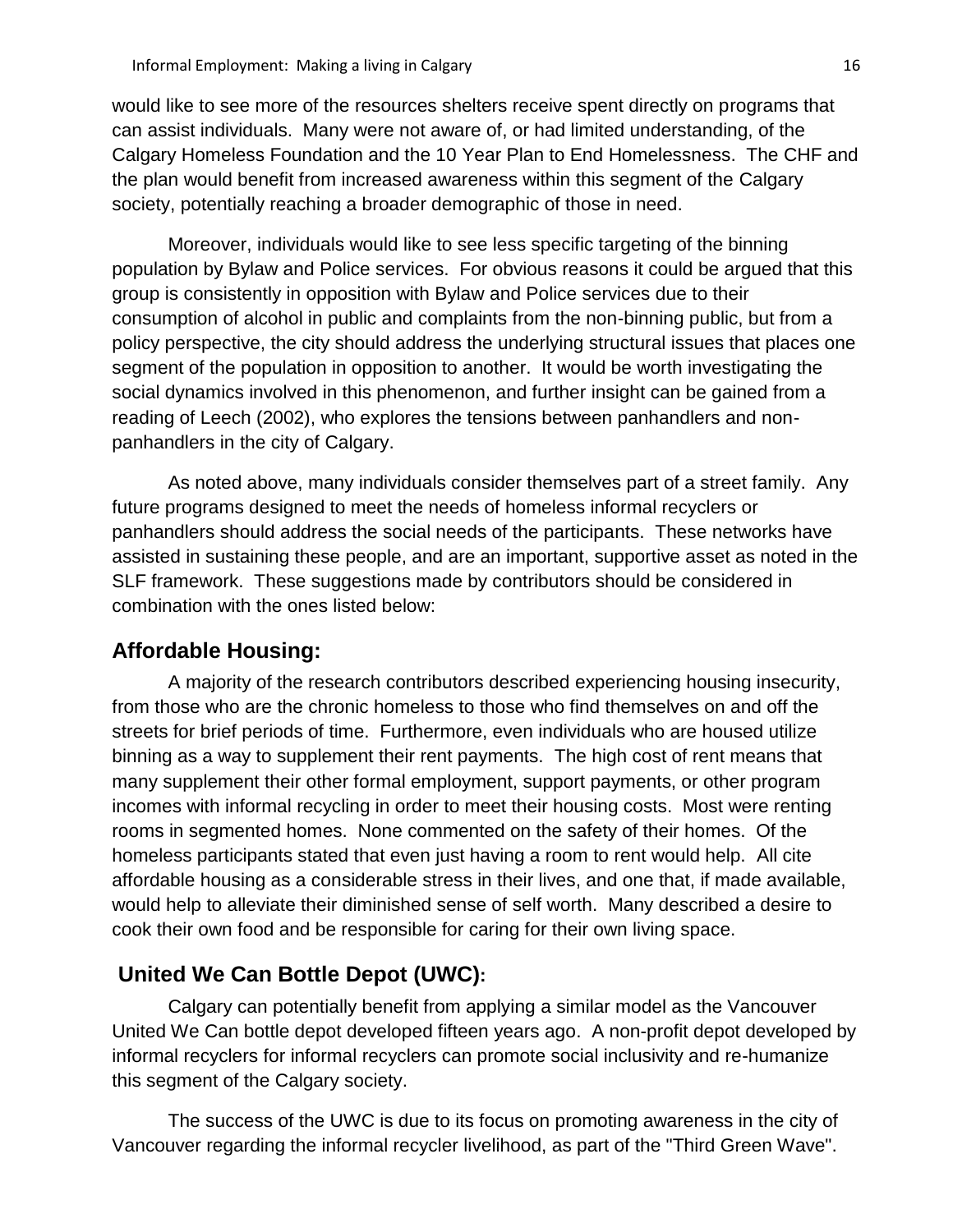The UWC takes an environmentalism and social equity approach to poverty, and fosters sustainable economic activity to alleviate poverty. By providing recycling services to businesses, apartment complexes and special events, they create employment opportunities for the marginalized and less fortunate in Vancouver (UWC website, accessed September 7, 2010).

## <span id="page-21-0"></span>**Recognition of Social Aspects:**

It should be acknowledged that informal recycling is not just a homeless phenomenon, but involves participants from a variety of socio-economic backgrounds. As noted above, there can be conflict between those who bin to meet daily needs, and those who do so for purely social or vitality reasons. It is recommended that further research be conducted to evaluate the dynamic relationships between those who bin as a livelihood and those who do not potentially fostering more positive relations between these diverse segments in the City of Calgary.

### <span id="page-21-1"></span>**Panhandling:**

As noted above, even though the number of individuals panhandling have reduced, the City of Calgary could benefit from exploring alternative ways of re-humanizing those who panhandle and employ public education as a means to alleviate misperceptions of panhandling.

Further drawing on Leech's research, and echoed by the research participants in this project, panhandler's do not necessarily request more programs and services, they would prefer to be recognized as fellow citizens and contributors to society. The City of Calgary would benefit from promoting dialogue between those engaged in panhandling and the public, creating greater understanding of those we share the City with.

# <span id="page-21-2"></span>**Participatory Research:**

Future research should be developed within a participatory research framework, based on working with informal recyclers to develop research/projects. To better involve this segment of society in policy decision making, and promote positive outcome results.

This process requires informal recycler involvement from planning to implementation stages, and has proven to produce more sustainable research, which is important for public policy related work (Gutberlet, 2009).

Research participation in this context should extend to cooperation between all homeless servicing agencies in the City of Calgary. The researcher found that requests for information from a number of organizations were not responded to or fulfilled. The information from these other resources would have further enhanced an overall understanding of the dynamics between homelessness, panhandling, and informal recycling. It is recommended that open lines of communication be fostered to meet the needs of this vulnerable segment of the population in Calgary.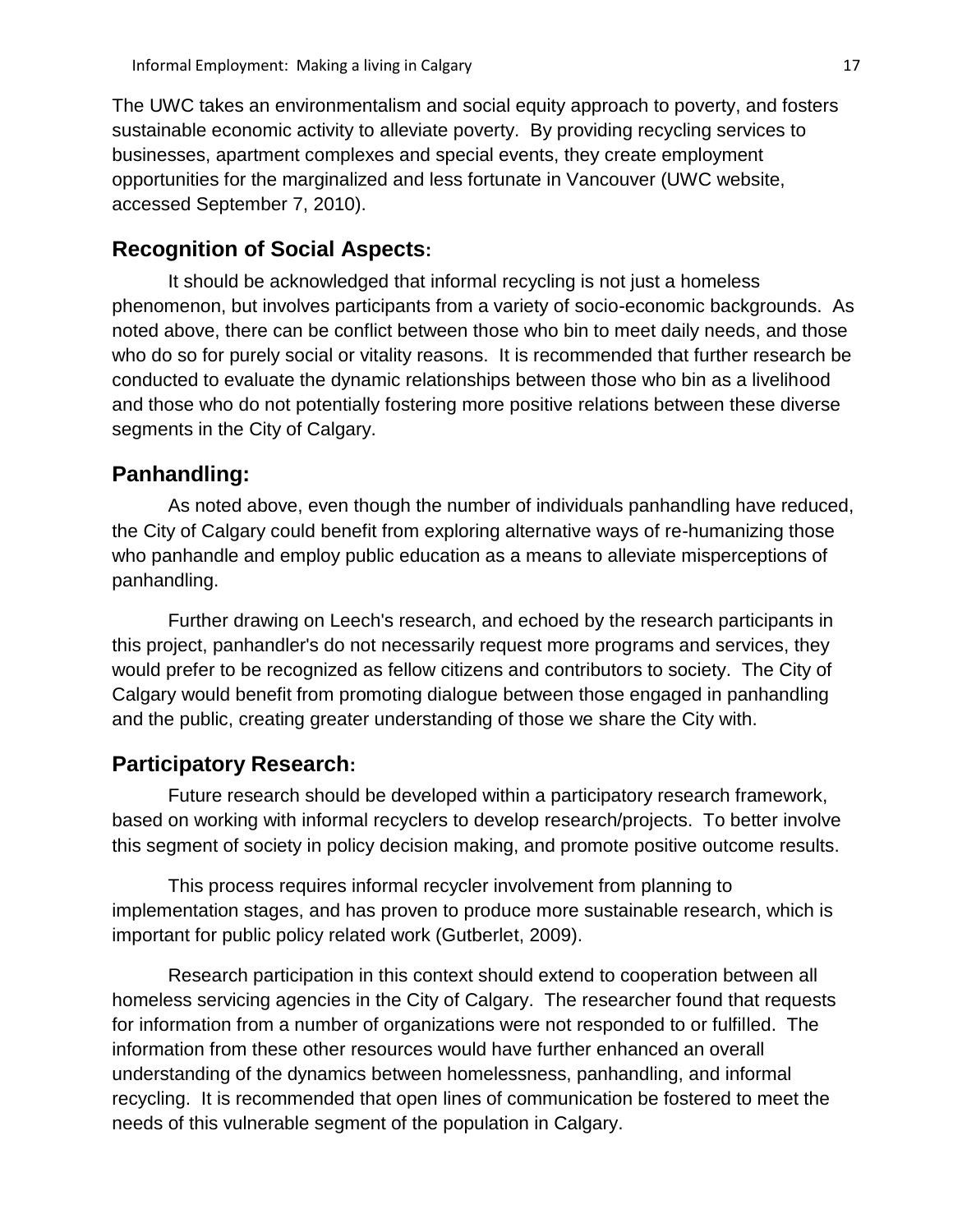# **Works Cited**

<span id="page-22-0"></span>Bose, Rohit, and Stephen W. Hwang

- 2002 Income and Spending Patterns Among Panhandlers. Canadian Medical Association. Research Letter. 167 (5): 477-479.
- Calgary Homeless Foundation (CHF) 2007 Calgary's 10 Year Plan to End Homelessness. Calgary Homeless Foundation. Calgary:Alberta.

Carter, Tom, Chesya Polevychok, Anita Friesen, John Osborne 2007 Panhandling in Winnipeg Project: Mapping Methodology. Canada Research Chair in Urban Change and Adaptation. Research Highlight No. 11.

#### Carter, Tom, Chesya Polevychok, Anita Friesen, John Osborne

2007 Program Approaches to Panhandling. Canada Research Chair in Urban Change and Adaptation. Research Highlight No. 17.

Carter, Tom, Chesya Polevychok, Anita Friesen, John Osborne

2007 Does Panhandling Provide a Living. Canada Research Chair in Urban Change and Adaptation. Research Highlight No. 19.

#### City of Calgary

1999 Bylaw Number 3M99. Being A Bylaw of the City of Calgary to Regulate Panhandling.

#### City of Calgary

2001 Bylaw Number 20M2001. Being a Bylaw of the city of Calgary to Regulate and Manage Waste.

#### Goode, Judith

2002 How Urban Ethnography Counters Myths About the Poor. In Urban Life: Readings in the Anthropology of the City. George Gmelch and Walter P. Zenner, eds. Pp. 279-295. Long Grove: Waveland Press, Inc.

Gutberlet, Jutta, Crystal Tremblay, Emma Taylor and Nandakumar Divakarannair 2009 Who are our informal recyclers? An inquiry to uncover crisis and potential in Victoria, Canada. Local Environment 14(8): 733-747.

#### Kucera, David and Leanne Roncolato

2008 Informal Employment: Two Contested Policy Issues. International Labour Review 147(4): 321- 348

#### Lankenau, Stephen E.

1999 Panhandling Repertoires and Routines for Overcoming the Nonperson Treatment. Deviant Behaviour: An Interdisciplinary Journal 20: 183-206.

#### Leech, F. Jessica

2002 Strangers Within Our Midst? Panhandling, Identity and Community Conflict in Canada. M.A. Dissertation. Department of Anthropology. McGill University

#### Mayers, Marjorie

2001 Street Kids and Streetscapes: Panhandling, Politics & Prophecies. New York: Peter Lang Publishing.

#### Natcher, David C., Susan Davis, and Clifford G. Hickey

2005 Co-Management: Managing Relationships, not Resources. Human Organization 64(3): 240-250.

### National Anti-Poverty Organization

1999 Short-Changed on Human Rights: A NAPO Position Paper on Anti-Panhandling By-laws. Ottawa: National Anti-Poverty Organization/ Organisation Nationale Anti-Pauvreté.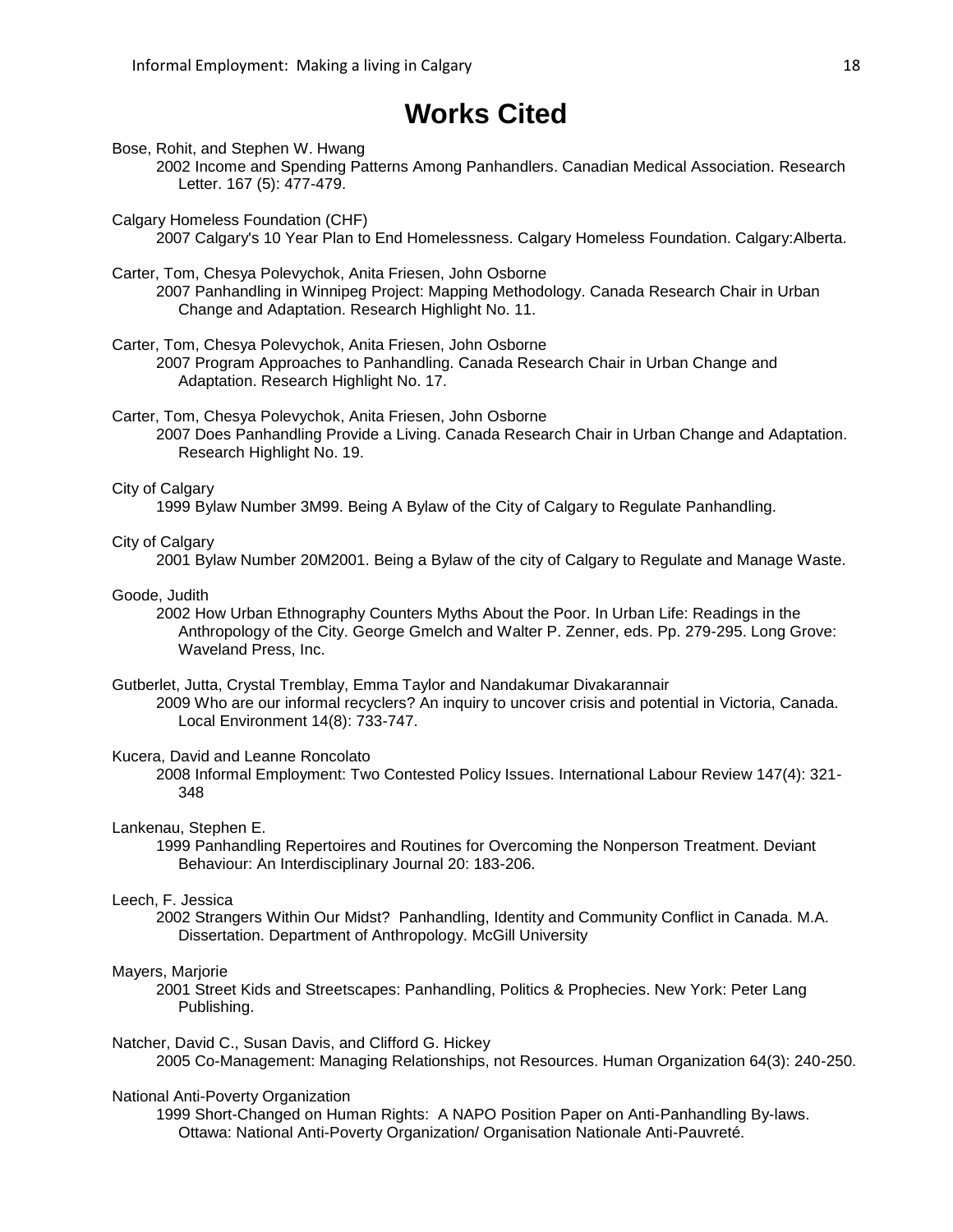### Nelson, Nici

2002 Surviving in the City: Coping Strategies of Female Migrants in Nairobi, Kenya. In Urban Life: Readings in the Anthropology of the City. George Gmelch and Walter P. Zenner, eds. Pp. 235-252. Long Grove: Waveland Press, Inc.

#### Province of Alberta

1997 Employment Standards Code. Employment Standards Regulation. Alberta Regulation 14/1997.

#### Tanasescu, Alina

2001 Discerning the Street Solutions Public Education Project: A Holistic View of Edmonton's Inner City Street Culture. Report to the Street Solutions Sub-Committee, Safer Cities Initiatives Advisory Committee. Edmonton: Boyle Street Community Services Co-op.

#### Temkin, Benjamin

2009 Informal Employment in Developing Countries: Entrepreneurship or Survivalist Strategy? Some Implications for Public Policy. Analysis of Social Issues and Public Policy 9(1):135-156.

#### Tortell, David M.

2008 Looking for Change: Economic Rights, the Charter and the Politics of Panhandling. National Journal of Constitutional Law (22)2: 245-266.

#### Tremblay, Crystal

2007 Binners in Vancouver: A socio-economic study on Binners and their Traplines in Downtown Eastside. M.A. dissertation, Department of Geography, University of Victoria.

#### United We Can Bottle Depot

Website. Accessed September 7, 2010. http://web.mac.com/seandory/United\_We\_Can/HOME.html

#### Williams, Colin C., John Round

2007 Beyond Negative Depictions of Informal Employment: Some Lessons from Moscow. Urban Studies 44(12):2321-2338.

#### Wilson, David C., Costas Velis, Chris Cheeseman

2006 Role of Informal Sector Recycling in Waste Management in Developing Countries. Habitat International. 30: 797-808.

Wilson, David C., Adebisi O. Araba, Kaine Chinwah, Christopher R. Cheeseman 2009 Building Recycling Rates Through the Informal Sector. Waste Management. 29: 629-635.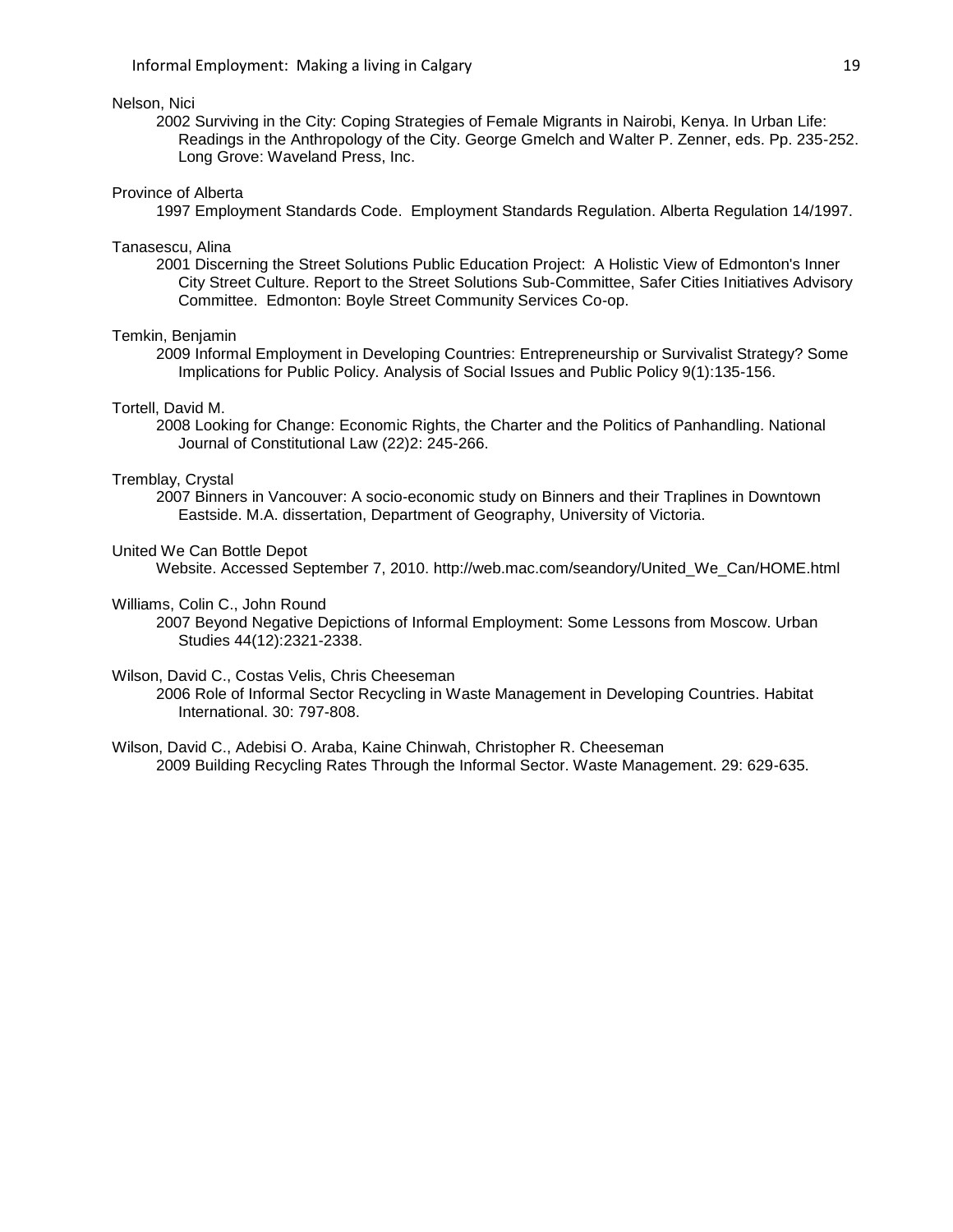<span id="page-24-0"></span>

#### Page 2 of Bylaw Number 3M99

- (b) an automated teller machine or other device from which cash can be<br>electronically accessed, or
- (c) a transit stop,
- (d) any pedestrian walkway.
- No person shall engage in panhandling between the hours of 8:00 p.m. and 8:00 4.  $a.m$
- 5. No person shall engage in panhandling from any person who, at the time, is an occupant of a motor vehicle.
- 6. No person shall continue to engage in panhandling, otherwise permitted by this<br>Bylaw, with a person who has refused or declined the solicitation.
- No person shall, while engaging in panhandling, move to obstruct the passage of,<br>walk next to, or follow the person being solicited.  $7.$
- Any person who contravenes any provision of this Bylaw is guilty of an offence and<br>liable on summary conviction to a fine of not more than Ten Thousand (\$10,000)<br>Dollars and in default of payment to imprisonment for a term 8. year.
- The specified penalty for a contravention of any provision of this Bylaw is \$50.00.<br>(B/L 6M2004, 2004 January 26)  $8.1$
- Section 8.1 shall not prevent any enforcement officer from Issuing a violation ticket<br>requiring a court appearance of the defendant, pursuant to the provisions of the<br>Provincial Offences Procedures Act; R.S.A. 2000 c. P-24  $8.2$ Information in lieu of issuing a violation ticket. (B/L 6M2004, 2004 January 26)
- Notwithstanding the specified penalty set out in Section 8.1, if a person is convicted<br>twice or more times of the same provision of this Bylaw within a 24 month period, the<br>specified penalty for the second and subsequent c 8.3
- 9. Section 16 of Bylaw 52M87, the Stephen Avenue Mail Bylaw is repealed.
- 10. Section 8 (5) of Bylaw 17M84, the Barclay Mall Bylaw is repealed.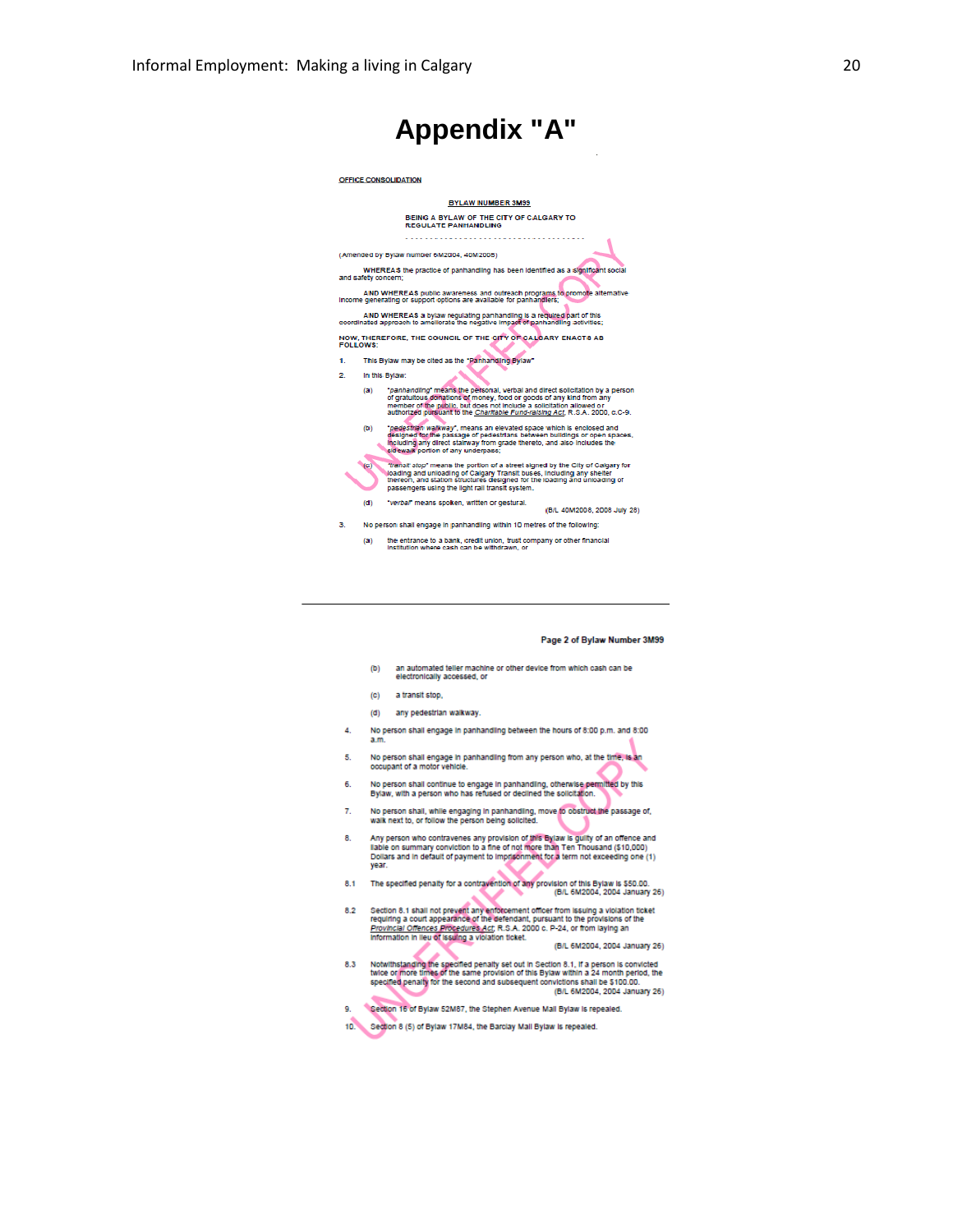#### Page 3 of Bylaw Number 3M99

11. This Bylaw comes into force on the day it is passed.

READ A FIRST TIME THIS 8<sup>th</sup> DAY OF MARCH, 1999 READ A SECOND TIME, AS AMENDED, THIS 8th DAY OF MARCH, 1999 READ A THIRD TIME, AS AMENDED, THIS 8<sup>th</sup> DAY OF MARCH, 1999

**SACRY THE CONSTRUCTION** (Sgd.) A.D.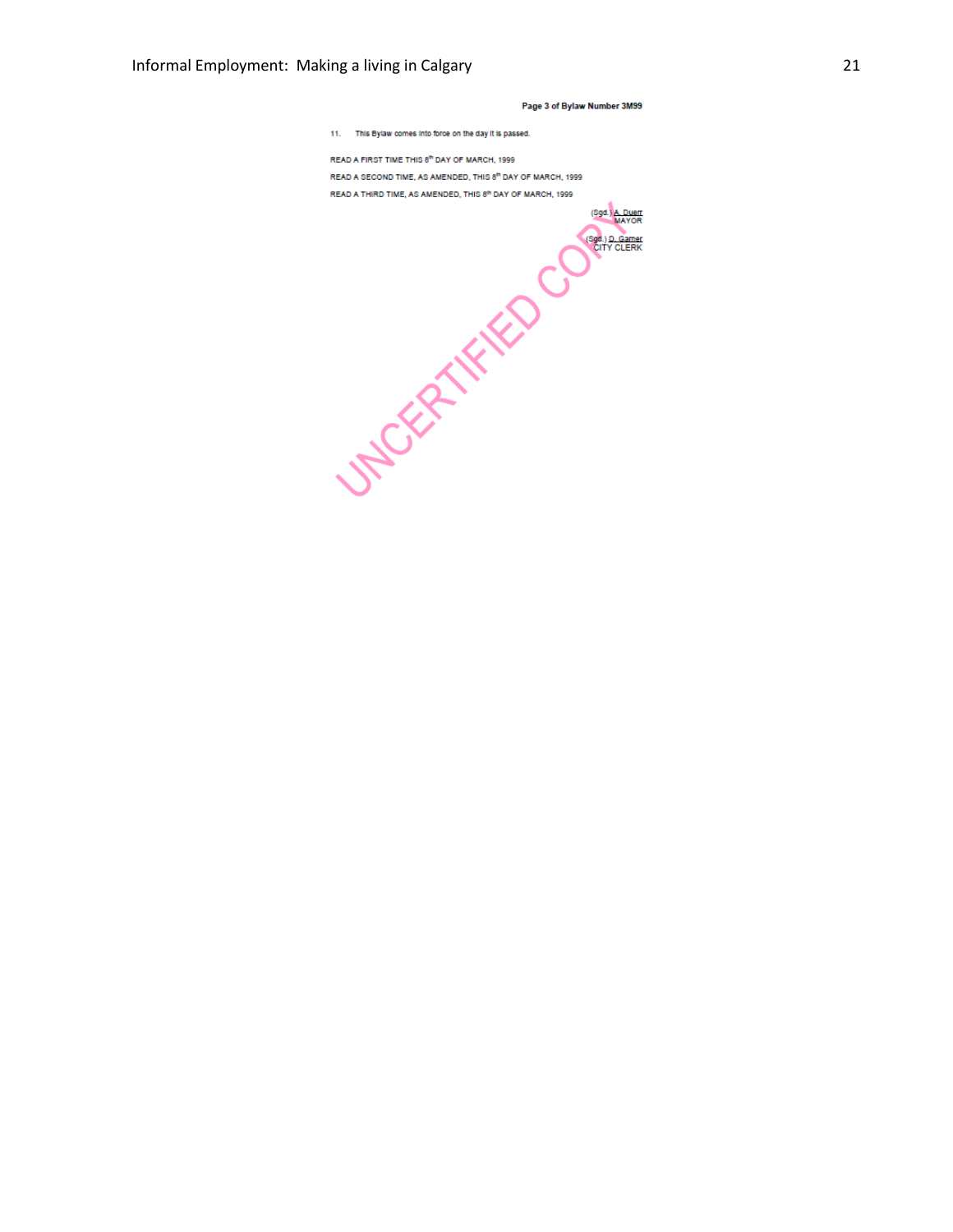# **Appendix "B"**

### **Interview Guide – Informal Employment (Individual Employing)**

### <span id="page-26-0"></span>**Background Participant Information**

- Can you tell us about yourself? (Probes: ethnicity-race, religion, marital status, children, disability, sexual orientation, migration (ie. New to Calgary?)
- How would you describe your way of making a living? (Probes: any specific terms or typologies you would use? Probe for government supports, formal and informal sources of income, including family and friends. Do they rely on soup kitchens for food (cash and non-cash income)
- What brought you to this type of work? (Probes: formal, informal, panhandling, binning, day labour, combinations, supplementing)
- Tell us about your profession or what training, education you've had. (Probes: secondary, postsecondary, employment agencies?)
- Tell me about your housing situation.
	- $\circ$  If homeless tell me about your experience with homelessness (ie. Long term, episodic, first time, etc.)
	- o Does homelessness factor into your employment activities? If so, how? (Probes: specific examples)

### **Routine Activities/Informal Employment**

- Can you walk us through your daily routine? (Probes: Where activities start/end, routes)
- How much would you say you earn from you informal employment? (Probes: amount per day on average, if enough to live on - how much is enough?)
- Would you describe yourself as one who uses informal ways of making a living permanently, or as someone who uses them temporarily? (Probes: give examples of times frames)
- How much effort would you say is involved in doing what you do? (Probes: hard work, or easy etc., describe mental, emotional & physical strain, is weather a factor)
- Is formal employment an option for you? If so, why don't you do it? If not, what are the barriers? (Probes: Any disadvantages, preference of employment, any other options)
- What are your experiences with bylaw and police officers?
- What would be an attractive alternative to panhandling/binning/cash labour for you? What would you need to be successful?

### **Cultural Identification/Self-Reference**

- How do you think the public perceives you? (Probes: interactions with others, their responses to you)
- How do you perceive the public? (Probes: how do people treat you?)
- Does your work help you contribute to an addiction? (Probes: alcohol, drugs)

### **[Note: probe for mental illness as well – but once you have rapport.]**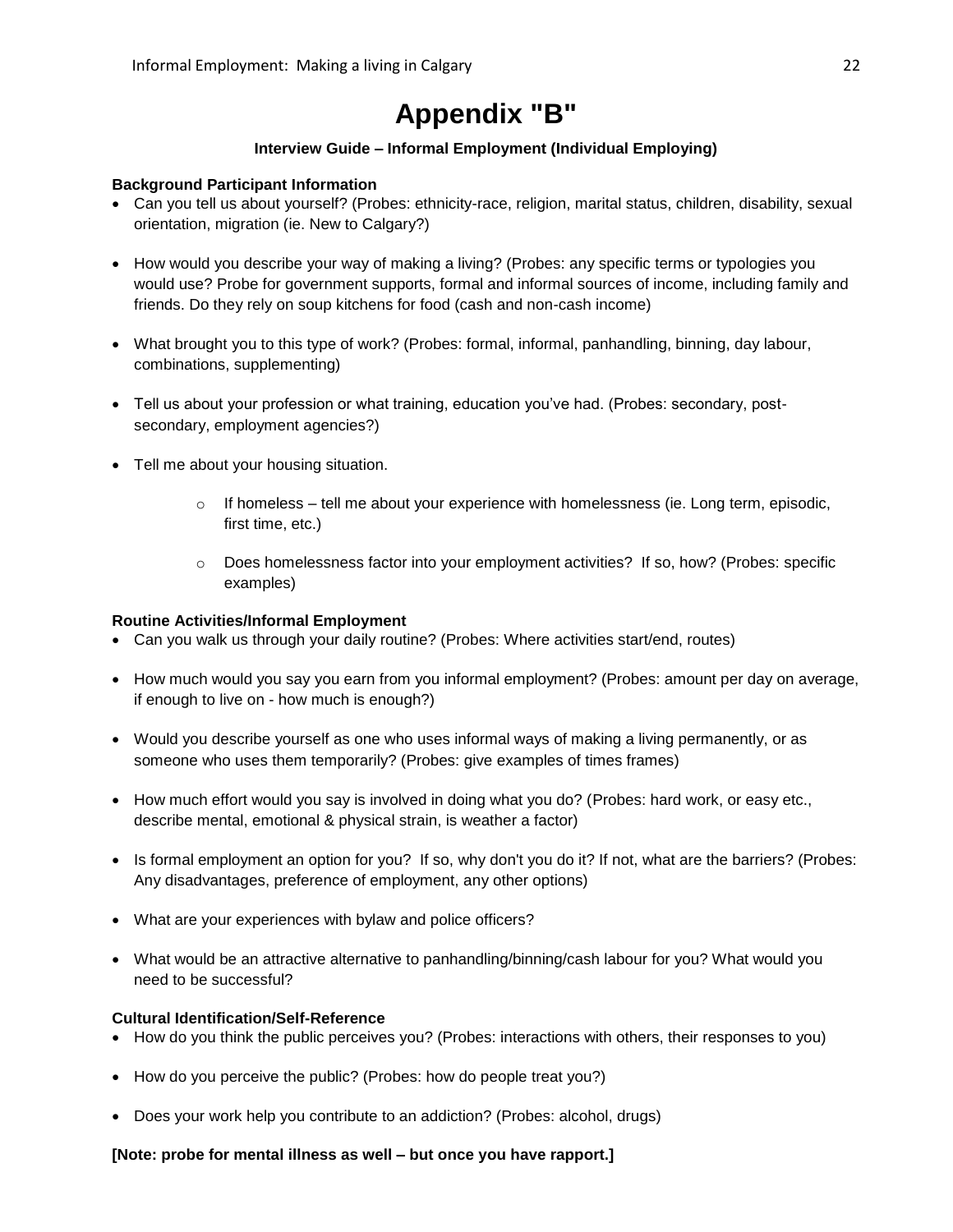- Would you say there is such a thing as "street culture" in Calgary? For example, in Edmonton people identify with a street culture that is apart from the mainstream. If so, tell me about it (probe values, rules, how you get "in", internal factions, perceptions of mainstream, rituals, symbols, leadership and politics internally, boundary marking, etc.).
- Do you identify with a particular group of people? (Probes: fictive kinship, familial relationships).
- Do you identify with a particular territory? If so, how do you determine it? (Probes: neighbourhoods? How do you demarcate?)
- How many people would you say are out panhandling? Tell me about them. Do they form a distinct group – or is binning/panhandling something they do to make some money at times? Are there different types of panhandlers? How so?
- Would you allow me to spend a day or two with you tagging along on your daily route/routine?